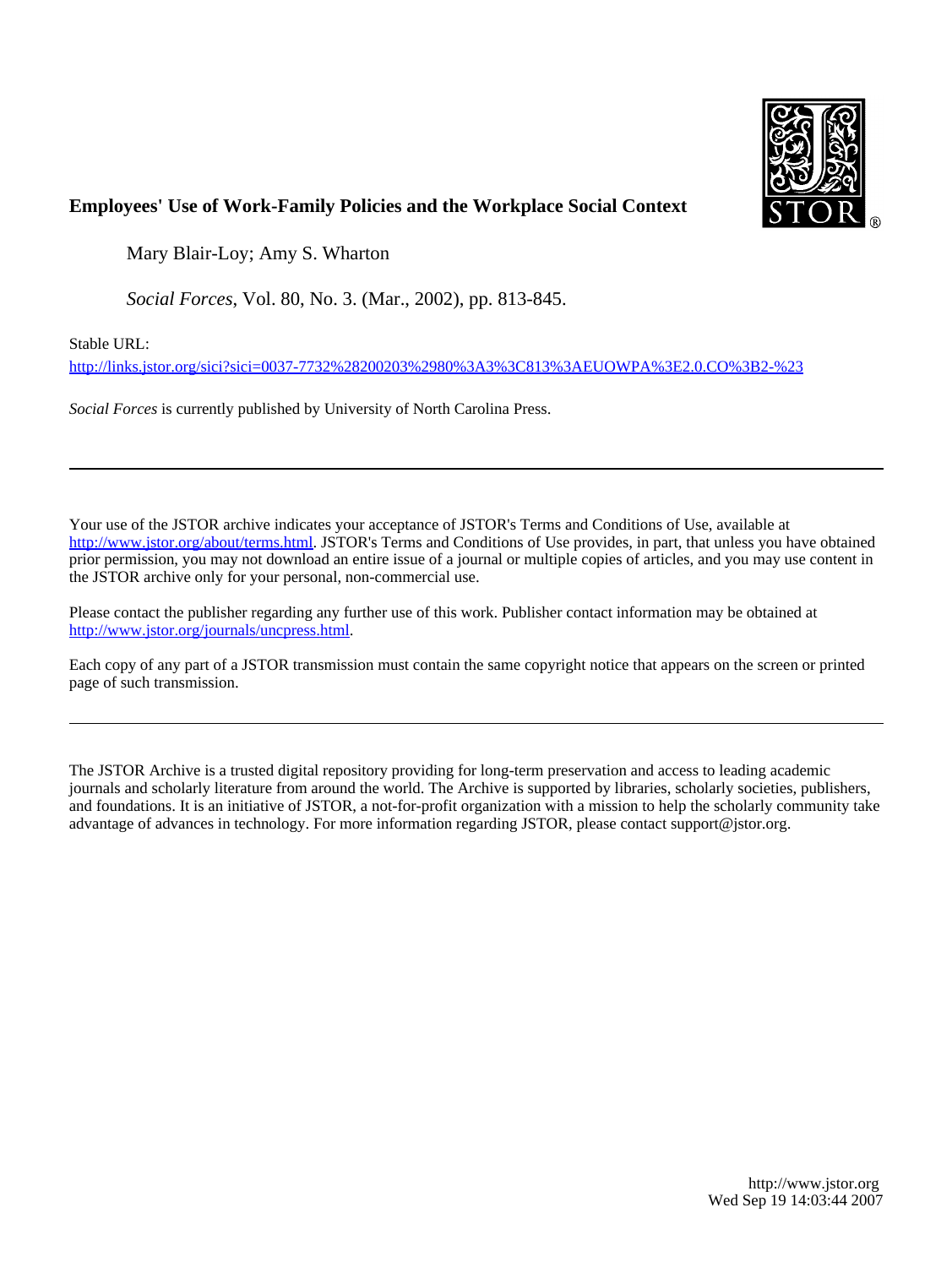# **Employees' Use of Work-Family Policies and the Workplace Social Context\***

*MARY* **BLAIR-LOY,** *Washington State University*  **AMYS. WHARTON,** *Washington State University* 

### *Abstract*

*This article analyzes the effects of workplace social context on managers' and profesionals'*  use of work-family policies in a financial services corporation. These official policies are *ambiguous and contested and, as institutional theory implies, may fail to become fully implemented. We use a multilevel model to determine the individual-level and work group-level factors that affect respondents' policy use. In addition to individual-level factors, the social context of the work group affects employees' decisions to use work-family*  policies. We find support for our hypotheses stressing the social resource of power and *protection: employees are more likely to use these policies if they work with powerful supervisors and colleagues, who can buffer them from perceived negative effects on their careers.* 

Sociologists have long recognized that groups within organizations influence their members' behaviors and beliefs and that these influences can mediate the impact of organizational-level initiatives or run counter to those desired by organizational leaders (Blau & Scott 1962; Roethlisberger & Dickson 1939). Despite this history, sociologists of work and organization often overlook "the behavior of flesh-andblood workers at the level of the face-to-face work group" (Simpson 1989:564).<sup>1</sup> However, attention to the social relational features of work and organizations has

\* *The authors contributed equally to this article and are listed alphabetically. The research is funded by the Citigroup Behavioral Science Research Council (CBSRC). We thank Judy Sloan for all of her assistance, and we thank Jerry A. Jacobs for helpful comments. We also acknowledge our very able research assistant, Pui-Yan Lam. An earlier version of this article was presented at the* 2000 *American Sociological Association meetings. Direct correspondence to Mary Blair-Loy, Department of Sociology, Washington State University, P.O. Box* 644020, *Pullman, WA*  99164-4020 *(e-mail: blair-loy@wsu.edu), or to Amy S. Wharton, Department of Sociology, Washington State University,* 14204 *NE Salmon Creek Ave., Vancouver, WA* 98686. *E-mail:* 

@ The University of North Carolina Press *Social Forces,* March 2002, 80(3):813-845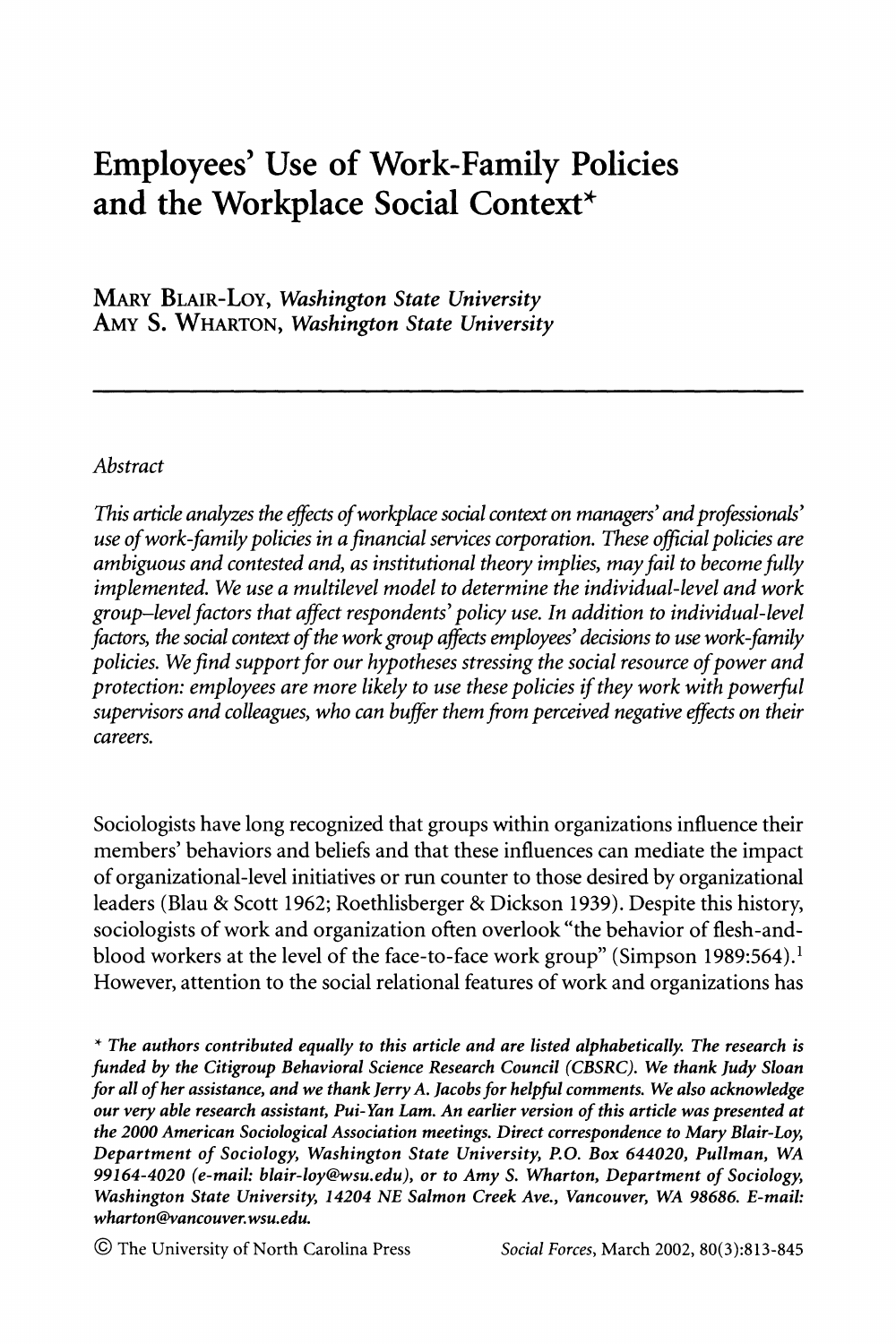### *814* 1*Social Forces* **80:3,** *March* **2002**

increased in recent years, as many scholars have adopted approaches consistent with a "social model of behavior" (Pfeffer 1997; see also Baron & Pfeffer 1994). These approaches emphasize social context and relations as causal explanations for behavior, in contrast to explanations that focus on the preferences and characteristics of atomized individuals (Granovetter 1985; Pfeffer 1997; Wharton, Rotolo & Bird 2000).

This article uses a social relational approach to address issues central to institutional perspectives on organizations. Institutional research has been especially useful for explaining organizational responses to the external environment (Pfeffer 1997). For example, it has shown how a desire for external legitimacy can lead organizations to adopt some policies primarily for their symbolic value (Meyer & Rowan 1977). These policies often remain decoupled from the actual workings of the organization and fail to produce any real substantive changes in organizational structure or behavior (e.g., Edelman, Uggen & Erlanger 1999; Westphal & Zajac 1994). Because their primary goal has been to explain organizational-level behavior, however, institutional researchers have devoted little attention to how social contexts inside the organization shape the fate of policies after adoption.

In contrast, this article studies how the *intraorganizational* social context shapes employees' responses to organizational policies. It explores the fate of one set of work-family policies adopted by a large, global financial services company we call International Finance. Our research is premised on the institutional insight that some policies may fail to become fully implemented. Yet we go further to examine how particular aspects of the workplace context encourage or discourage employees' use of work-family policies.

The data come from our own survey of managerial and professional workers at International Finance, supplemented by a confidential personnel database from the company and by our qualitative interviews of key informants. Our unit of analysis is the employee, nested within a work group within one large company. As Blau and Scott (1962) argue, "Work groups should not be studied in isolation but in the context of the larger organization of which they are a part" (111). We expect that policy use will vary across individuals and work groups. Understanding the sources of this variation will help us begin to understand how work-family policies diffuse within organizations and do or do not become institutionalized as organizational practices.

Work-family policies and their use by professionals and managers are particularly appropriate foci for this research. Work-family policies are controversial and are not well-established organizational practices (Lobe1 1999; Osterman 1995), probably especially so in large, decentralized companies like International Finance. Hence, these policies may be particularly susceptible to having symbolic effects on organizations (Westphal & Zajac 1994). We strategically chose a sample of professional and managerial employees because work-family policy use may be particularly contested and ambiguous for this occupational group.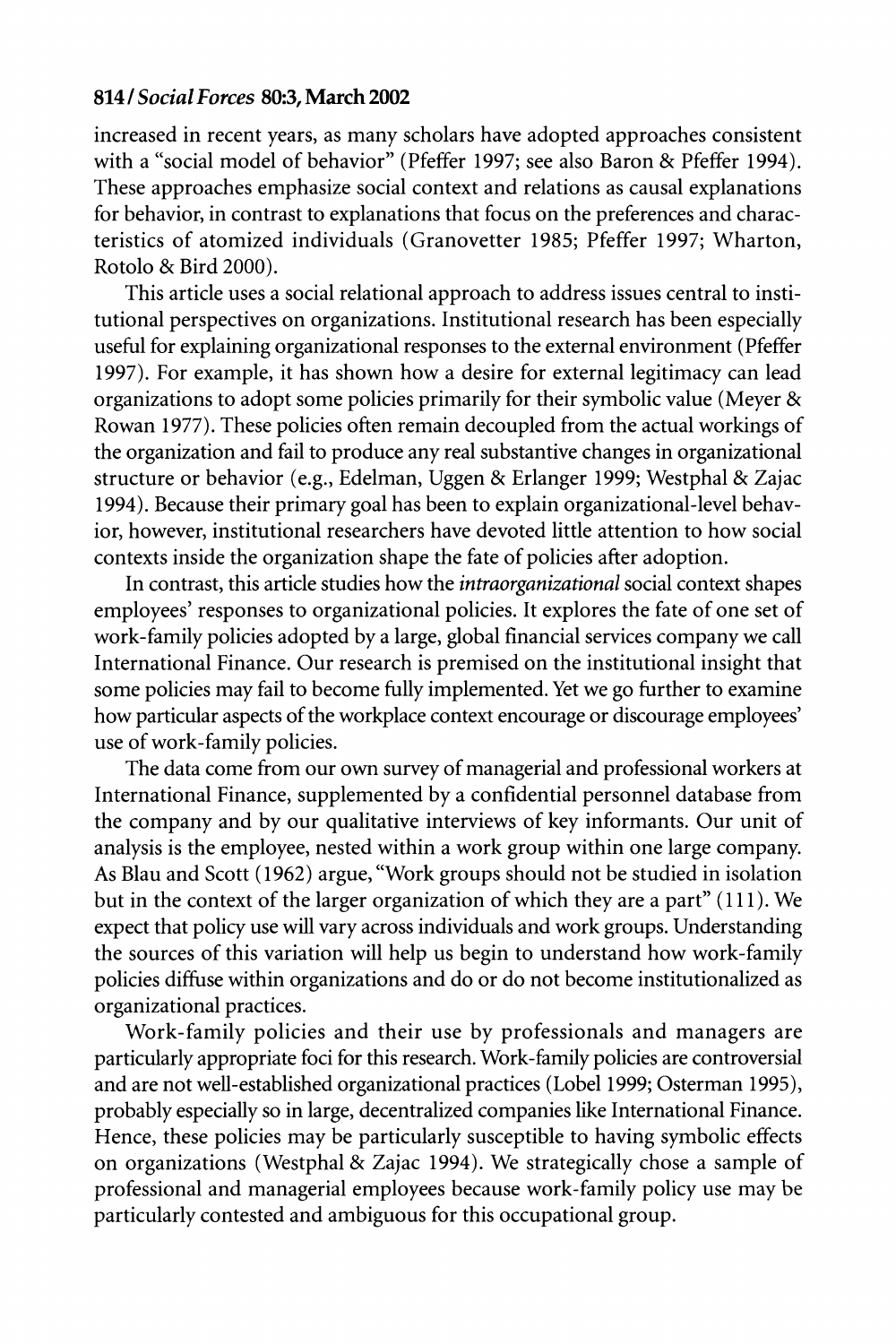Managerial and professional workers are more likely than other workers to have access to work-family policies and to take advantage of them (Glass & Estes 1997; Glass & Fujimoto 1995; Jacobs & Gerson 1997). Moreover, they may have more power than lower-status workers to promote change in organizational culture by embracing these policies. At the same time, working hours for managers and professionals in the U.S. have increased in recent years, and a large minority now work fifty hours a week or more in addition to commuting time (Jacobs & Gerson 1997). The financial services industry demands particularly long hours, as it faces competitive pressures from globalization, consolidation, and new technologies (Blair-Loy 1997). Because productivity is often difficult to measure, hours spent at work may be used as a proxy for managers' and professionals' work output. In addition, managers and professionals are expected to demonstrate commitment by working long hours and making work the central focus of their lives (Blair-Loy 2001; Fried 1998; Kanter 1977; Schor 1991). These demands place managers and professionals in a crucible of work-family conflict. Their long days may make work-family policies seem indispensable, but the demands of organizational commitment might discourage them from using these policies.

### **Theoretical Perspectives and Hypotheses**

Large employers face considerable pressure to respond to employees' work-family concerns (Goodstein 1994; Ingram & Simons 1995; Osterman 1995), and this pressure may be especially great today, when competition for qualified workers is keen. A growing number of companies (including International Finance) have responded by providing employees with an array of work-family benefits, such as flexibility policies or child-care services (Mitchell 1997). Employers who provide these benefits often gain favorable press and a reputation as a desirable employer. Researchers, too, have generally regarded employers' provision of work-family policies as an indicator of their responsiveness to employees' work-family concerns (Glass& Estes 1997; Glass & Fujimoto 1995; Goodstein 1994; Milliken, Dutton & Beyer 1990; Osterman 1995).

Institutional researchers have studied how and why employers decide to provide work-family benefits to their employees (Goodstein 1994; Guthrie & Roth 1999b; Ingram & Simons 1995; Kelly 1999; Kelly & Dobbin 1999). This research has yielded important insights but has not told us much about workers' use of work-family benefits once they have been officially adopted by a company. Nor has the work-family literature fully examined this issue. As Lambert (1998) notes: "Assessments of preferences for certain programs and policies are rarely followed by assessments of actual use. This is especially true in the work and family field, in which few data exist as to who actually uses available benefits" (297).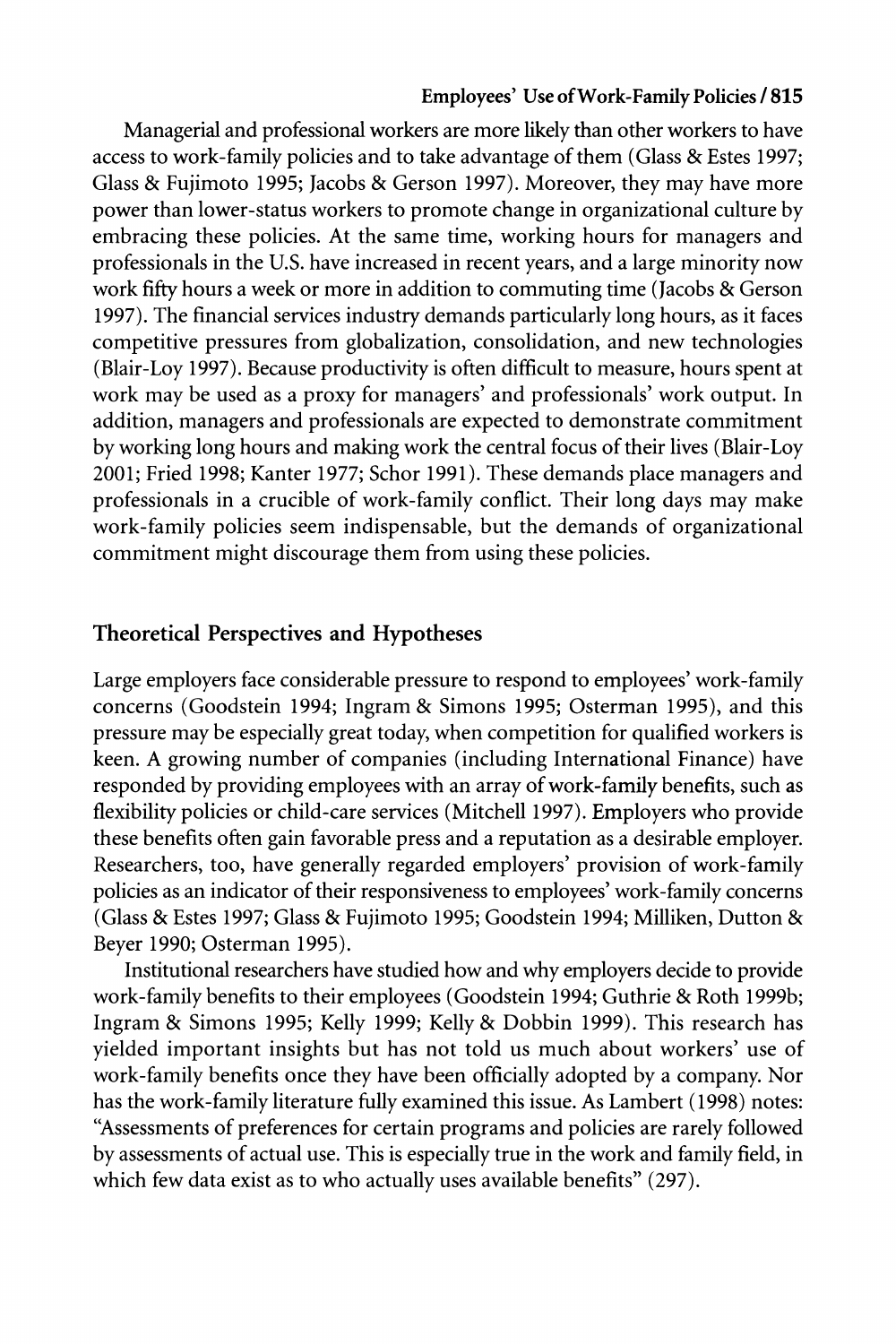### *816* / *Social Forces* **80:3, March2002**

As institutional theory reminds us, however, policies may be adopted for symbolic rather than substantive reasons and thus fail to produce any real changes in organizational structure or behavior (Edelman, Uggen & Erlanger 1999; Meyer & Rowan 1977; Scott 1995). For example, Westphal and Zajac (1994) found that many companies adopted long-term incentive plans for CEOs to gain legitimacy with stockholders but failed to use them at all or used them in only limited ways. Similarly, companies who provide work-family benefits may gain external legitimacy as desirable employers but may also intentionally or unintentionally discourage employees from ever using these benefits.

Westphal and Zajac (1994) suggest that "controversial or ambiguous" policies are especially likely to have merely symbolic effects on organizations. Unlike many other employee benefits and policies, work-family policies fall into the "controversial or ambiguous" category. Compared to employment practices such as sick leave or health insurance, work-family benefits are in the early and not yet taken-for-granted stages of adoption (Osterman 1995). Although it has become legitimate for employers to *offer* work-family policies, these policies are not yet embedded within other corporate structures, and it is not self-evident that good employees will actually use them (Kelly 1999). Further, although employers may view these policies as tools for recruiting and retaining employees, they often conflict with more entrenched organizational norms, such as an "overtime culture" (Fried 1998), "work devotion" (Blair-Loy 2001), and a belief in the value of "face time" (Perlow 1997). Thus, employees may conclude that using work-family benefits will be costly for their careers.

Professionals and managers at International Finance receive ambiguous and contradictory messages about using these policies. For example, International Finance offers a generous array of official work-family policies and has been listed in the business press as among the most family-friendly companies in the U.S. Among the company's official publicized values are "Respect & Balance: We treat people fairly and with dignity and keep a healthy perspective about life and work. . . . [We] encourage balance by showing flexibility in how, when and where work gets done." Nevertheless, as we will see, the company expects high levels of dedication and long work hours from its managerial and professional employees, and many employees are worried that using work-family policies will hurt their careers.

When organizational policies are controversial or ambiguous, intraorganizational interests and politics may shape policy outcomes. Whether contested policies are actually used thus may depend upon the political power of interested actors, "core constituencies," trying to encourage or discourage their institutionalization (DiMaggio 1988; see also Westphal & Zajac 1994). This implies that meanings and expectations surrounding policy use may vary widely across the organization and be constructed locally by supervisors and work groups.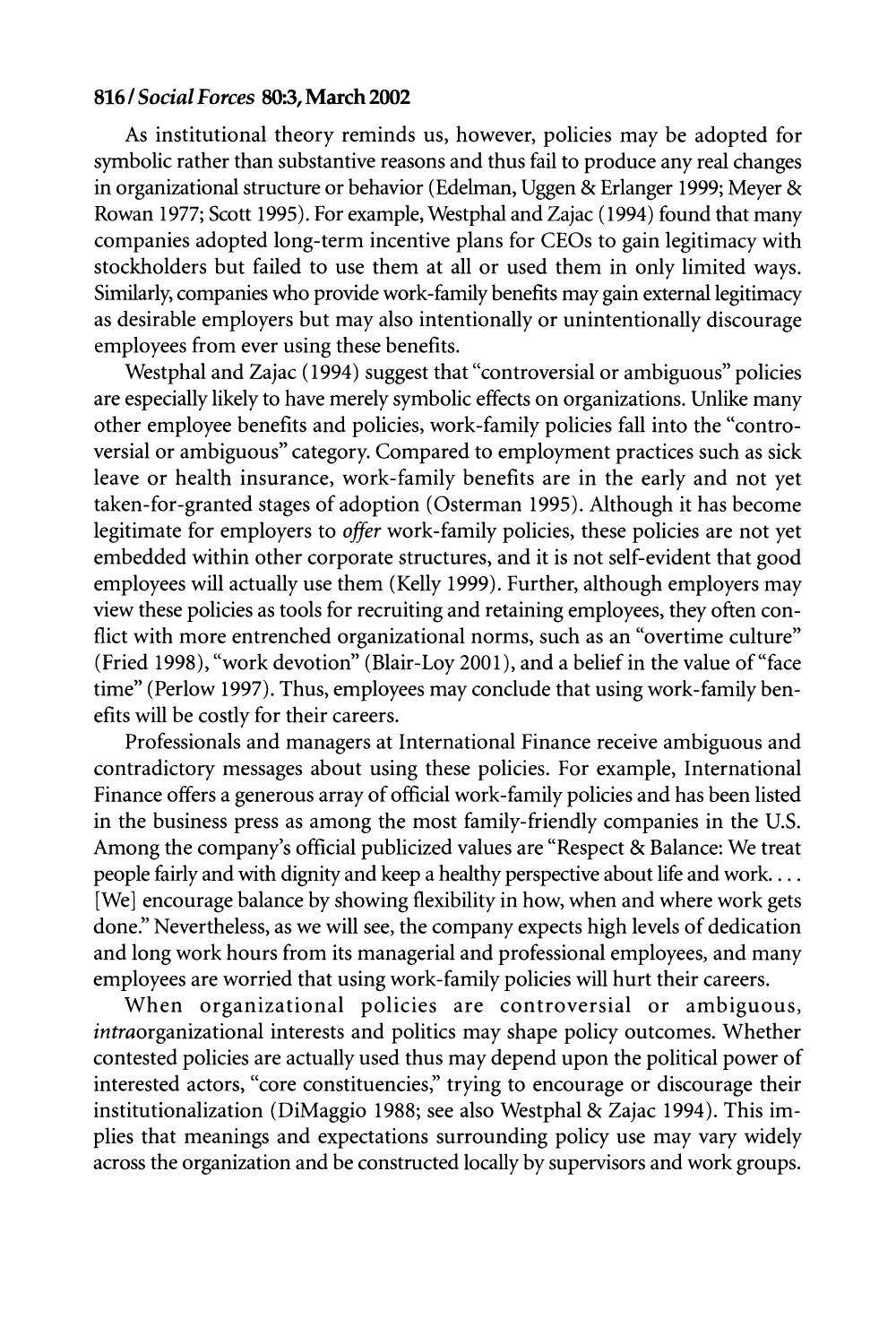### **HYPOTHESES**

Institutional researchers such as Edelman, Uggen, and Erlanger (1999) and Westphal and Zajac (1994) treat policy use and implementation as organizational decisions. In contrast, we are studying individuals' use of work-family policies (see also the argument in Guthrie & Roth 1999a for extending institutional theory to the study of individual outcomes in organizations). We expect that the probability of an employee using work-family policies depends upon individual-level and work group-level factors.

Research suggests that the successful institutionalization of contested policies generally depends upon the political action and relative power of "core constituencies," interested actors who stand to gain from whether or not a policy is fully implemented (DiMaggio 1988). Similarly, researchers studying corporate adoption of work-family policies and programs argue that "critical constituents" can exert considerable influence on employers (Goodstein 1994; see also Ingram & Simons 1995; Osterman 1995; Powell 1999). In these studies, the critical constituents for work-family benefits are mothers (and sometimes fathers) with family responsibilities, especially those without a homemaking spouse.

Implicit in this argument is the belief that people with family responsibilities most need and desire alternative work arrangements. Women are likely to be critical constituents because they generally shoulder more responsibility for domestic work than men in addition to their market work (Spain & Bianchi 1996). Previous research has found that, on average, women are more likely than men to use various policies and parents of young children are more likely to use them than nonparents (Flack & Reskin 1998; Fried 1998; Jacobs & Gerson 1997; Sandberg 1999; Thompson, Beauvais & Lyness 1999). This research leads us to posit that the use of work-family policies depends partly on workers' individual characteristics, particularly their gender and family circumstances. Specifically, we expect that individuals with more family responsibilities will be more likely to use these policies. This leads us to hypothesis 1.

Hypothesis 1: Women will be more likely than men to use work-family policies. Net of other factors, we expect that married and cohabiting employees will be more likely than single ones to use work-family policies. We further hypothesize that parents of young or school-age children will be more likely than other employees to use them. We also expect that the probability of policy use will be higher for single parents, for workers without a homemaking spouse, and for respondents who provide care for someone elderly, ill, or disabled.

However, individual preferences alone are insufficient in understanding employees' behavior. Behavior is embedded within a social context, which not only shapes preferences and perceptions directly but also may shape people's willingness and capacity to act on them (Pfeffer 1997; Salancik & Pfeffer 1978).<sup>2</sup> Pfeffer (1982) argues that "for most people working in organizations, the most potent and relevant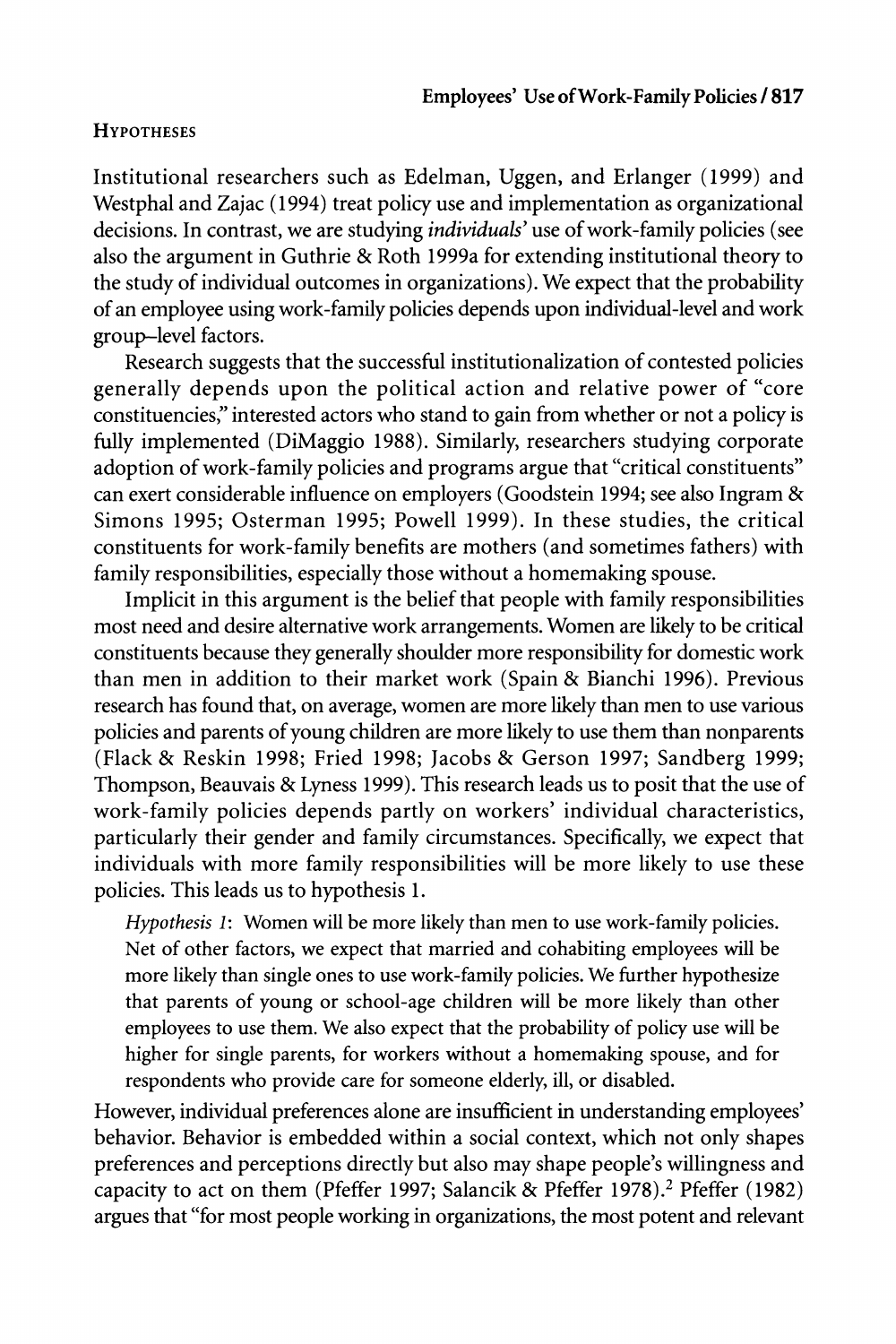### *818* / *Social Forces* **80:3,***March 2002*

contextual effect is that of the group with which they work" (103). Consistent with this view, our research defines the "social context" of work in terms of an employee's work group.

Work group social context is a multifaceted phenomenon. The demographic composition of work groups is the feature of social context emphasized here. A large literature documents the effects of demographic composition on work attitudes and behavior (e.g., Levine & Moreland 1990; Pfeffer 1983; Tsui & Gutek 1999). We view the demographic composition of work groups as a source of opportunities and constraints on people's willingness and ability to use work-life policies (Mowday & Sutton 1993). Hence, we expect that work group demographic composition will affect employees' policy use, net of the effects of employees' individual characteristics.

Consistent with social network approaches that treat ties to others as important social resources that can be used to achieve particular goals (Lin 1999; Portes 1998), we view various aspects of work group demographic composition as resources that can facilitate employees' use of work-life policies. The social resources derived from work group demographic composition may be activated in many types of situations. can facilitate employees' use of work-life policies. The social resources derived from<br>work group demographic composition may be activated in many types of situations.<br>However, these resources — and thus the importance of should be especially powerful in explaining employees' use of policies that are not fully institutionalized within the larger organization. As previous studies show, social influence of all kinds is more likely when the circumstances are ambiguous (Rice & Aydin 1991), as is likely true of work-family policies.

Which demographic features of work groups do we expect to matter and why? We present two sets of competing hypotheses. Each specifies a different set of demographic characteristics and a different kind of social resource that may enable use of work-life policies.

The first set of hypotheses posits that work groups are more supportive of their members' use of work-life policies when the group contains members who need and want to use these policies. Having coworkers with families may help create norms that support taking advantage of work-life policies and encourage greater policy use. Hence, coworkers should be more supportive of employees' use of work-family policies if they have personally experienced the challenges of balancing work with primary responsibilities for family care. Specifically, work groups containing higher percentages of critical constituencies should be more likely than other groups to encourage their members' use of work-life policies. This leads us to hypothesis 2a.

*Hypothesis 2a:* Members of work groups with higher concentrations of women, married people, and parents will be more likely to use work-family policies than other employees, net of individual factors.

If the fate of contested policies depends not just on the *presence* of interested actors but also on their *authority* to act on their interests (DiMaggio 1988; Westphal & Zajac 1994), the characteristics of supervisors should also shape workers' policy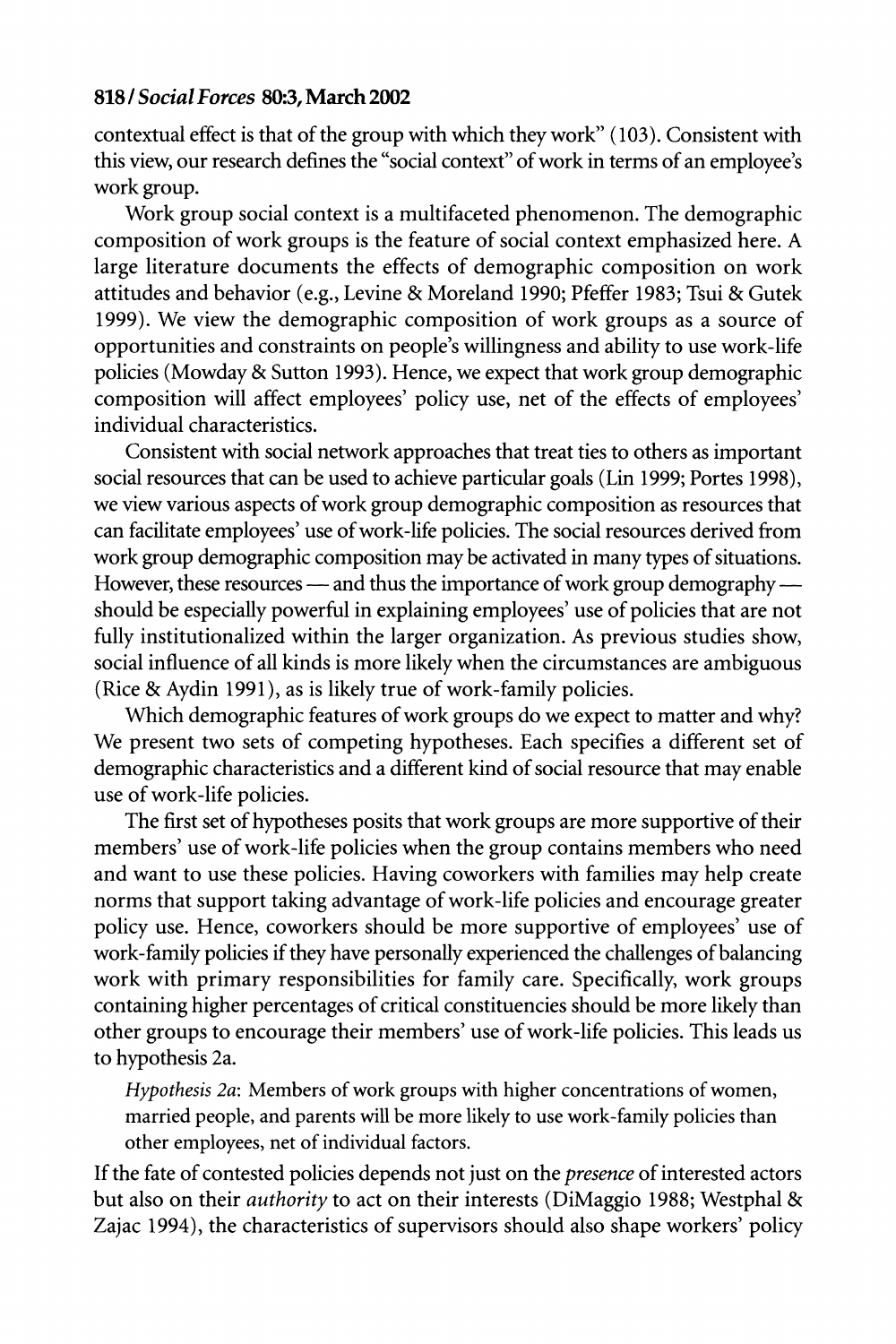use. Indeed, previous research indicates that supervisors' support of work-family policies affects whether employees actually use them (Flack & Reskin 1998; Fried 1998; Glass & Estes 1997). Supervisors who themselves juggle family responsibilities may be more likely than other supervisors to be critical constituents who promote these policies and facilitate their use by subordinates. This suggests hypothesis 2b.

Hypothesis 2b: Employees with female or married supervisors will be more likely to use work-family policies than employees with male or unmarried supervisors, net of individual factors.

Social support from people who themselves need or want to use work-life policies is the primary social resource supplied by work groups in hypotheses 2a and 2b. However, International Finance sends contradictory messages about work-family policy use, and, as we will see, many employees fear the career costs of using them (see also Fried 1998; Hays 1998). Because work-life policy use is contested, power and protection from negative consequences may be more useful social resources than social support. People may be reluctant to take advantage of these policies unless they are surrounded by powerful coworkers or supervisors who can facilitate this risky practice or protect them from perceived negative consequences.

Being immersed in a more powerful work group may provide employees with social resources for knowing how to successfully use work-family policies or may inoculate them against career costs of using these policies. Similarly, policy use may depend less on whether one's supervisor has family responsibilities than on whether the supervisor has the power or resources to protect one from perceived career costs. Though work group and supervisor power can be measured in many different ways, we rely here on three objective indicators of power: gender, tenure, and salary.

Men generally enjoy more power in the workplace than women owing to a variety of well-documented mechanisms (e.g., Kanter 1977; Maume 1999; Reskin & McBrier 2000; Reskin & Ross 1995; Tomaskovic-Devey 1993). In particular, studies suggest that women in organizations have more difficulty than men forming ties with others who are influential and instrumentally useful (Brass 1985; Ibarra 1993; Ibarra & Smith-Lovin 1997). Similarly, research shows that groups containing higher proportions of men command more resources and prestige and exercise more power and influence than those containing larger numbers of women (Reskin, McBrier & Kmec 1999). This literature implies that work groups having male supervisors and containing a higher proportion of men are more powerful work groups.

Two other indicators of work group and supervisor power are organizational tenure and salary. Workers with more seniority are likely to have developed more extensive networks (cf. Davies-Netzley 1998) and to be more socially involved with coworkers than those with less organizational tenure. Workers with longer tenure may also have greater access to more desirable jobs and work assignments and to positions involving more autonomy and discretion (Mowday, Porter & Steers 1982).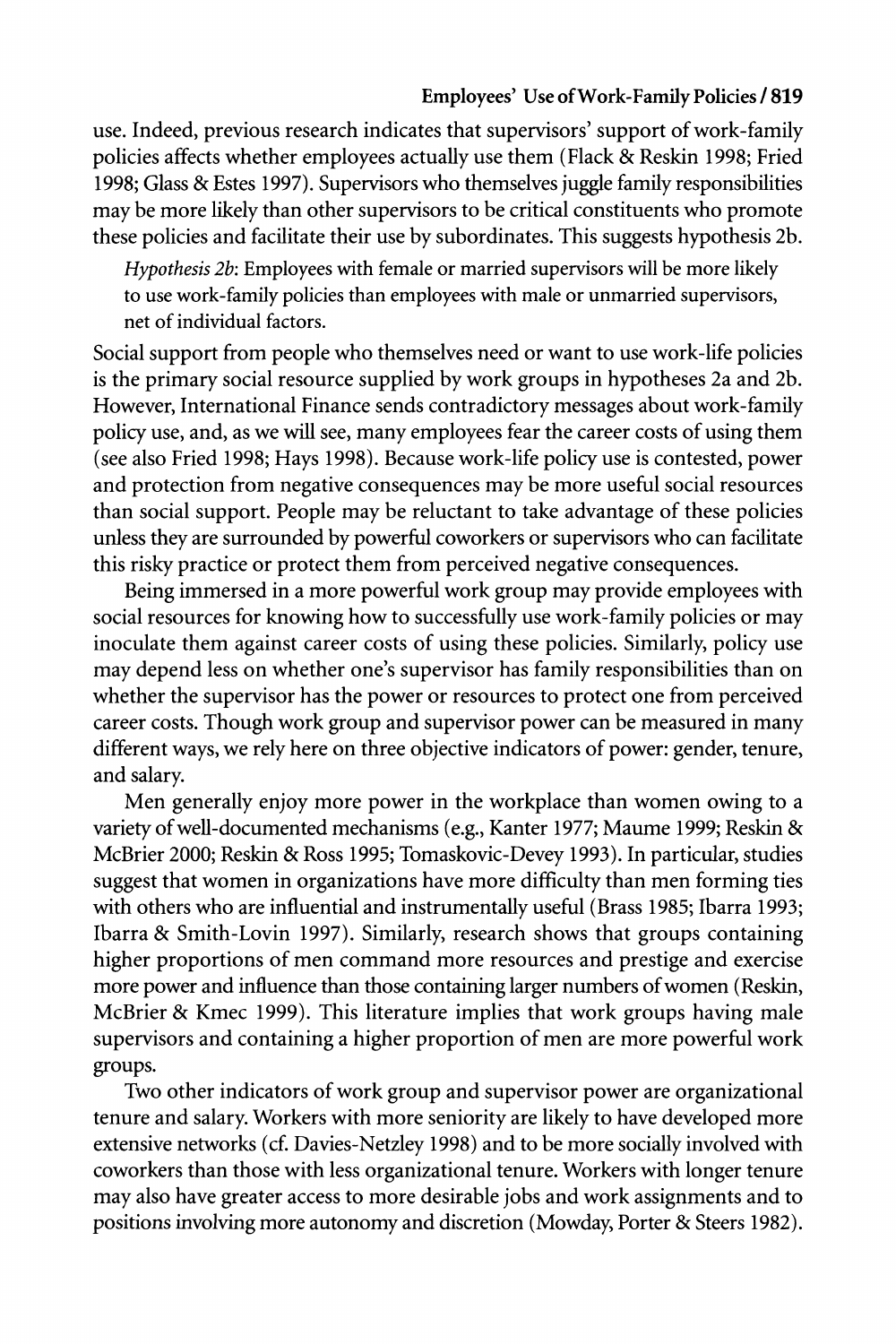### **820**/ *Social Forces* **80:3, March 2002**

Within organizations, more powerful individuals and groups generally receive more of the organization's resources, including a higher salary (cf. Mowday 1978; Pfeffer 1997; Reskin & Ross 1995). This research suggests that work groups with higher mean salaries and longer average tenures are more powerful. Similarly, supervisors with longer organizational tenure are assumed to be more powerful than those having less tenure with the firm.

The research literature thus gives rise to the following hypotheses:

*Hypothesis* 3a: Members of work groups with a higher percentage of men, longer average organizational tenure, or higher average salaries will be more likely to use work-family policies than other employees, net of individual factors.

*Hypothesis* 3b: Employees with male supervisors or supervisors with longer average organizational tenure will be more likely to use work-family policies than other employees, net of individual factors.

In sum, the above hypotheses offer alternative ways in which the demographic composition of work groups may shape employees' use of work-life policies. Coworkers and supervisors may provide social support for policy use, or they may encourage use through their ability to protect users from perceived negative consequences.

# **Data and Methods**

### **DATA**

In 1998, International Finance gave us permission to study work-family policies in its organization and provided us with a confidential personnel database, from which we constructed variables measuring supervisor characteristics and aggregate characteristics of work groups. We constructed another data set based on our own survey of managerial and professional employees' characteristics and their use of and attitudes toward work-family policies at International Finance.

In 1999, after first pretesting our survey at another organization, we administered it in three divisions at International Finance.<sup>3</sup> One division in the sample provides professional staff services to the organization, and the other two serve customers in core line functions. We sent the U.S. survey analyzed here to all U.S.-based managerial and professional employees of two of these divisions and to a subset of the third division.<sup>4</sup> Because we are interested in the social context of work, we kept track of work group membership and surveyed all work group members, including the supervisor. The number of employees in these work groups ranges from 2 to 73, with a median of 13. Each work group works on a common portion of business and shares one supervisor.

The total number of usable surveys completed was 519, 52% of our original survey population.<sup>5</sup> These 519 professionals and managers are nested within 78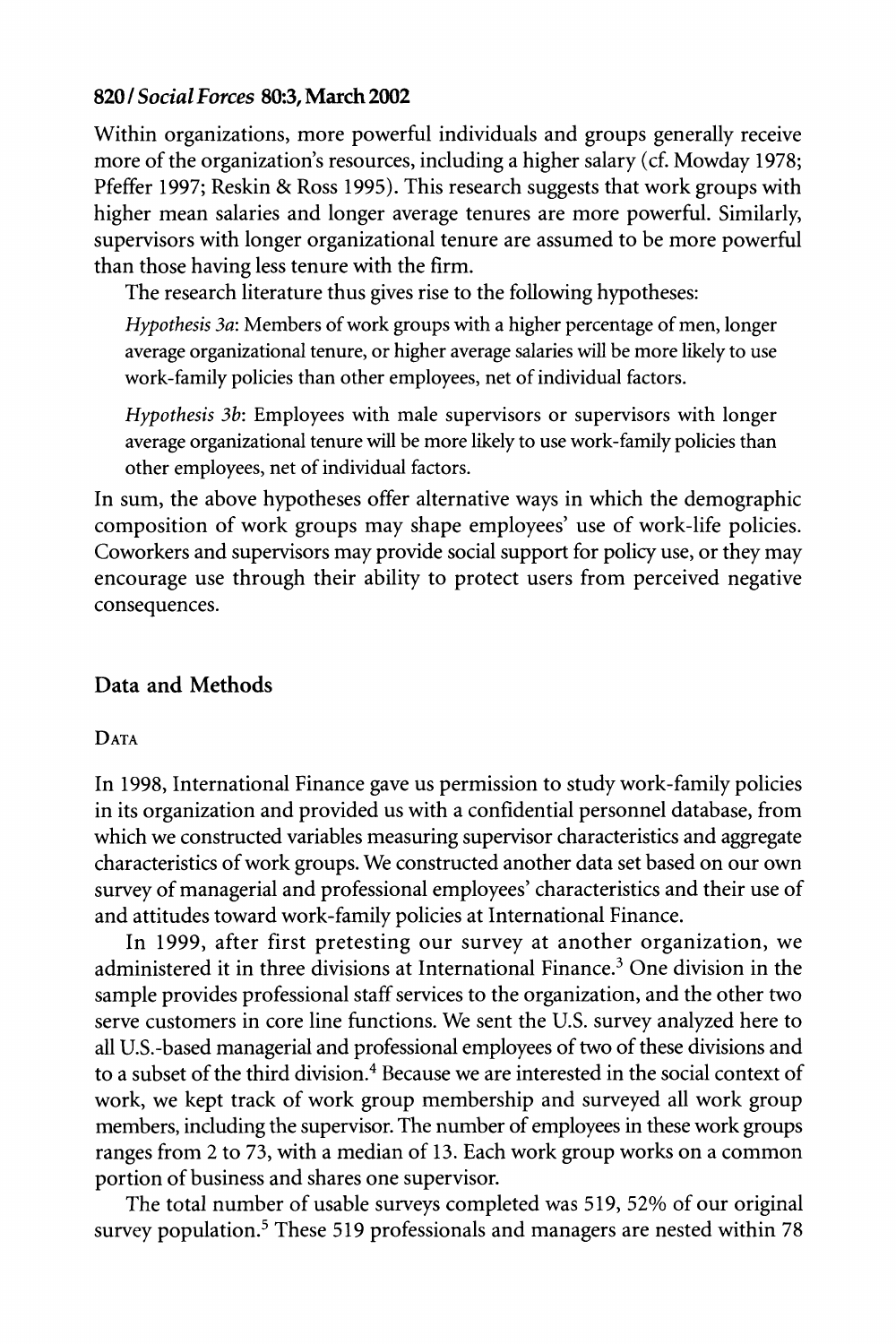work groups. Because of missing data, the present analysis includes 459 professionals and managers nested within 76 work groups. Our individual-level variables are derived from the 459 survey responses, but our aggregate work group variables are constructed from the personnel database provided by the company, which had information on over 90% of our original survey population. $6$ 

We did extensive tests for selection bias. First, we compared several demographic features of the employees who received the questionnaire with those of our survey respondents. Our information on survey recipients is from the company's personnel database. Two-sample t-tests revealed no statistically significant differences between this population and our respondents for the individual-level variables of gender, organizational tenure, and age, nor for the work group-level variables of supervisor gender, work group size, and percentage of women in the work group. The only statistically significant difference between survey recipients and respondents is a slight overrepresentation of whites among the latter group (69% of survey recipients identified themselves as white, as compared to 74% of survey respondents).

We also conducted additional tests for sample selection bias at the work group level. We used OLS to compute the predicted rate of nonresponse for each work group as a function of work group characteristics, including log size, percentage female, mean tenure, and so on.<sup>7</sup> Using procedures developed by Berk (1983), we then included these predicted probabilities in our models as a work group-level variable. The selection variable was not statistically significant in our models, nor did its inclusion affect any of the other coefficients. Following previous researchers (e.g., Podolny & Baron 1997), we do not include the selection variable in our final analyses.

The survey includes a wide range of closed-ended items on respondents' attitudes and behaviors regarding balancing work and their other responsibilities. Approximately one-quarter of respondents answered an optional, completely open-ended question that asked them to write in any additional comments about the issues raised in the questionnaire. We do not know how widely these responses were shared across the rest of the sample, so we use them only for illustrative purposes.

We also conducted semistructured interviews with thirteen key informants at International Finance. These informants included seven human resources managers. One was responsible for implementing International Finance's family-responsive policies, and another was in charge of conveying International Finance's official set of values, including a professed concern for employees' work-family balance. Four interviews were with managerial and professional employees in the divisions surveyed. Two interviews were with line managers in other divisions who had conducted an internal survey for International Finance on employees' attitudes toward work-family issues.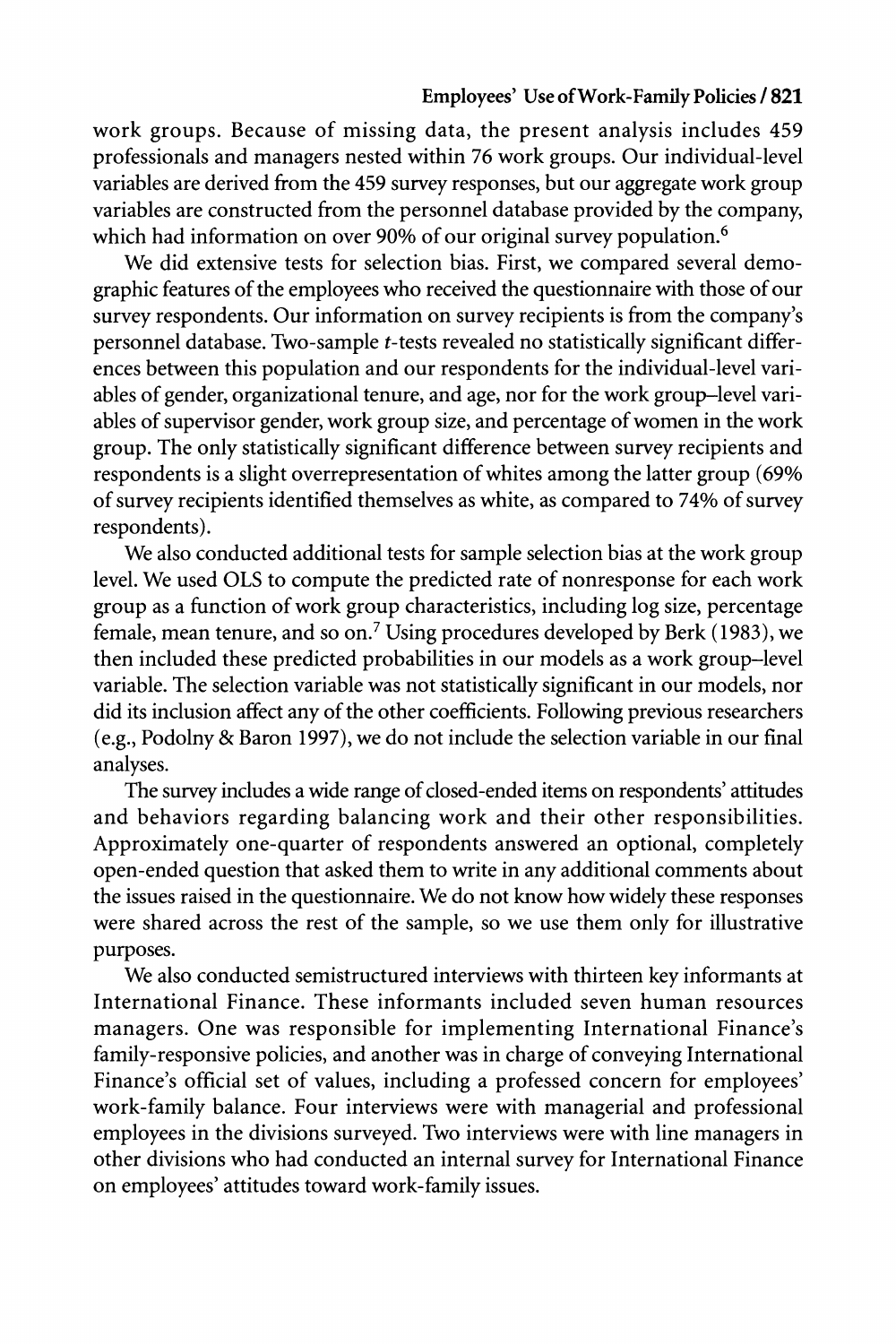### *822*/ *Social Forces* **80:3,** *March 2002*

#### **METHODS**

Because our data consist of individuals nested within work groups, we used HLM4.0 to estimate a two-level multilevel model (Bryk & Raudenbush 1992; Bryk, Raudenbush & Congdon 1996; see also DiPrete & Forristal 1994). Multilevel models are useful when data are arranged hierarchically (e.g., workers within work groups). These models are superior to traditional OLS models, which require the assumption of independence between observations, and they are superior to group-level models, which typically have low power to detect effects (Bryk & Raudenbush 1992). In particular, multilevel models make it possible to model the social dependence that exists between members of the same social unit.

Our two-level model differentiates between individual-level data and data collected at the work group level. Separate regression models are estimated for each level, and these submodels specify how variables at one level affect relations occurring at another. Multilevel analyses can take many forms; we use a nonlinear level, and these submodels specify how variables at one level affect relations<br>occurring at another. Multilevel analyses can take many forms; we use a nonlinear<br>random-intercept model. As described below, our dependent var random-intercept model. As described below, our dependent variables — employees' uses of family-responsive policies — are binary. Hence, our models estimate the log-odds of using a particular policy as a function of individual and work group characteristics.

At level 1 (individuals), the models we estimate take the form

$$
\eta_{ij} = \beta_{0j} + \beta_{qj}\chi_{qij} + r_{ij},
$$

where  $\eta_{ij}$  is the log-odds of using a policy for individual *i* in work group j,  $\beta_{0j}$  is the intercept for work group  $j, \beta_{qi}$  ( $q = 1, 2, ..., Q$ ) are level-1 coefficients,  $\chi_{qij}$  is level-1 predictor q for case i in work group j, and  $r_{ii}$  is the level-1 random effect. All individual-level variables are grand mean centered; hence, the intercept represents the adjusted average log-odds of policy use for work group  $j$ , after controlling for all covariates.

Each level-1 coefficient, including the intercept, is an outcome variable at level 2 (work groups). Except for the intercept, however, we model all level-1 coefficients as fixed effects (i.e.,  $\beta_{qj} = \gamma_{q0}$  ).<sup>8</sup> The intercept is modeled as

$$
\beta_{0j} = \gamma_{00} + \gamma_{01} W_{1j} + \gamma_{02} W_{2j} \ldots + \mu_{qj} ,
$$

where  $\gamma_{00}$  represents the average log-odds of using a policy;  $\gamma_{01}$ ,  $\gamma_{02}$ , and so on are level-2 coefficients;  $W_{1j}$ ,  $W_{2j}$ , and so on are level-2 predictors; and  $\mu_{qi}$  is a level-2 random effect. Hence, we use work group-level variables to explain variation in the average log-odds of policy use across work groups. The intercept for any given work group is a function of the average log-odds of using a policy, several work group-level covariates, and a random error term.

We supplement these quantitative models with responses to the open-ended questionnaire item and with our interviews with nine key informants.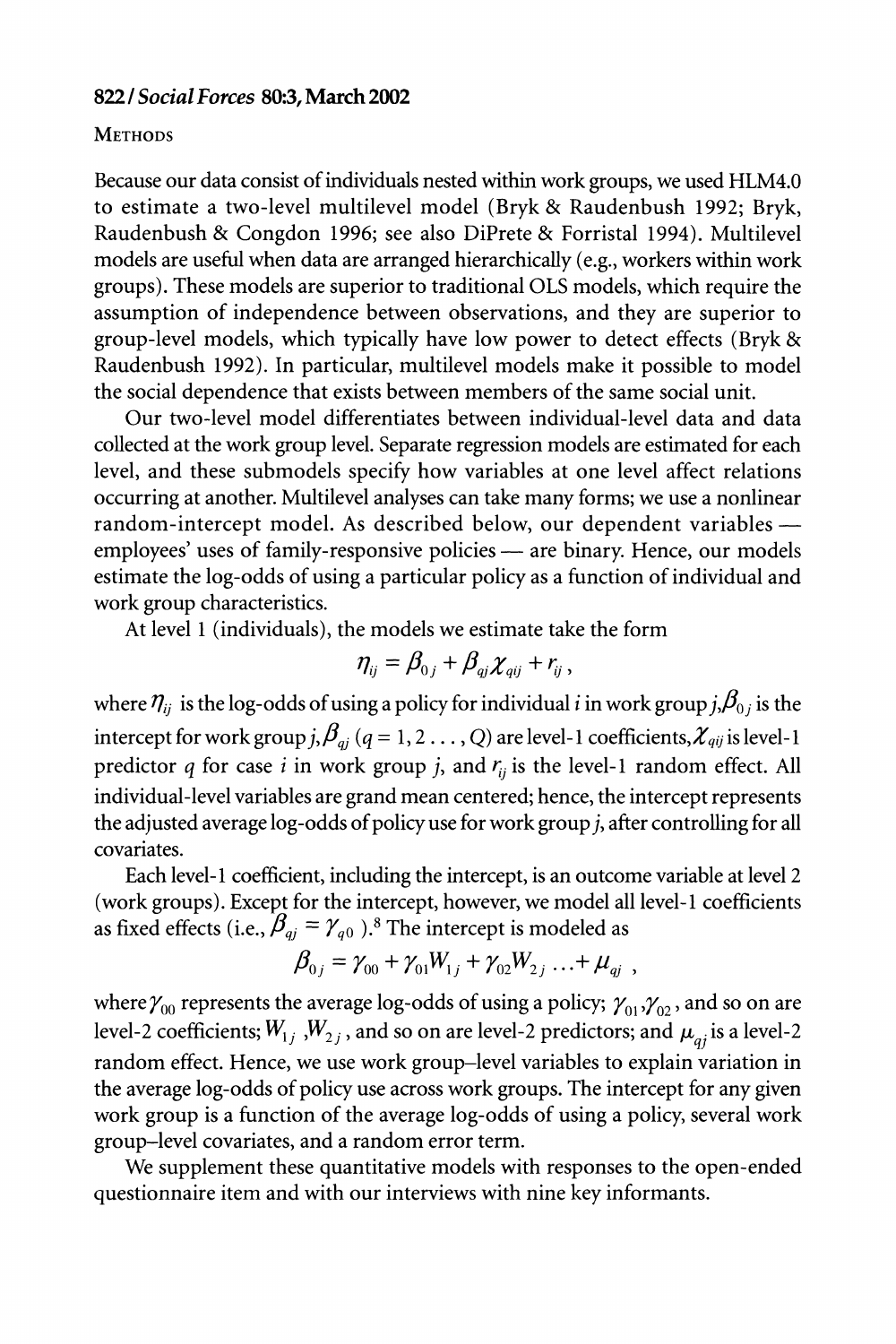### **DEPENDENT VARIABLES**

All our respondents have official access to a uniform menu of policies at International Finance. We used employee handbooks, official brochures on work-family policies, and interviews with human resources personnel to determine the eight primary work-family policies officially available to managers and professionals at this company.<sup>9</sup>

Forty-one percent of the sample was currently using or had used at least one of the work-family policies we asked about. Through factor analysis of employee use patterns, we found that these policies could be grouped into three main categories.<sup>10</sup>

- (1) Family-care policies
	- Child-care or elder-care referral services or educational materials
	- Dependent sick time: Employees use own paid sick time to care for a dependent
	- Paid or unpaid leave lasting more than two weeks to care for a dependent
- (2) Flexibility policies
	- Flextime: Employees determine the hours at which they stop and start working
	- $\cdot$  Flexplace/telecommuting: Employees work part of the time away from the office
	- Compressed workweek: Employees work a full-time schedule in fewer than five days
- (3) Policies on cutting back paid work hours
	- $\cdot$  Job sharing: Two employees share the responsibility of one full-time job
	- Part-time: Employees are allowed to shift to part-time work

There is little overlap in the employees who use these three types of policies.<sup>11</sup>

Twenty-one percent of our respondents were currently using or had used family-care policies, while 26% were currently using or had used policies enabling flexibility. Only 2% of respondents, however, have ever used job sharing or voluntary part-time policies, and two-thirds or more of the sample reported having no need or interest in policies to cut back on paid hours. Because of the small numbers of respondents who have used the policies on cutting back hours, we do not examine these policies in this article. Instead, we created two binary dependent variables: use family-care policies ( $1 =$ use) and use flexibility policies ( $1 =$ use) (see Table  $1$ ).<sup>12</sup>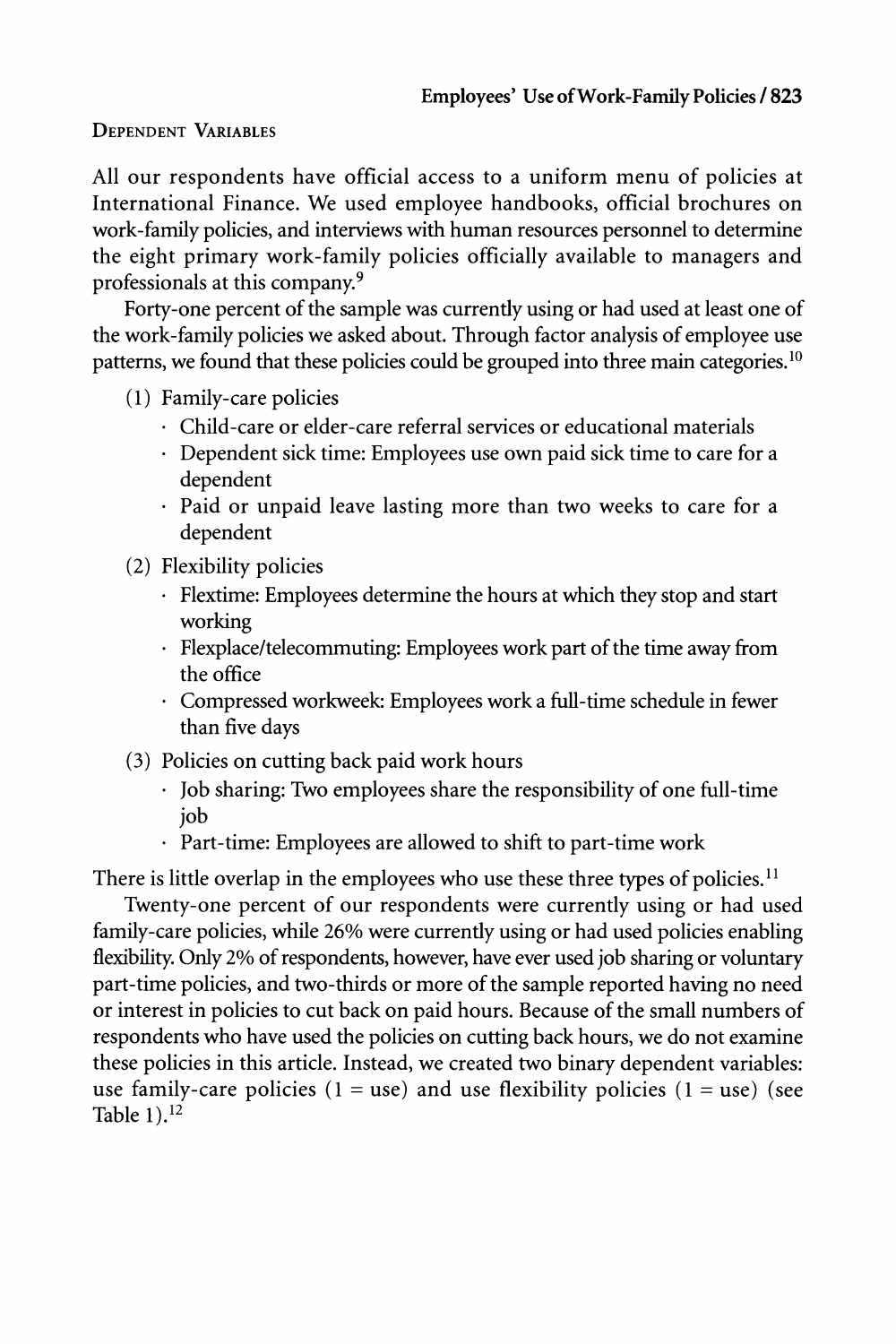### **824**1**Social***Forces* **80:3,March2002**

MAJOR INDEPENDENT VARIABLES AT THE INDIVIDUAL AND WORK GROUP LEVELS

### *Individual Level*

Our key independent variables at the individual level measure respondents' demographic characteristics and family status. The following dichotomous variables are included: gender (1 = female), marital status (1 = married or cohabiting), being a single parent ( $1 =$  is a single parent), having children younger than six in the home  $(1 =$  has children younger than six in the home), having children aged six to fifteen in the home  $(1 =$  has children between six and fifteen in the home), having a full-time homemaker spouse  $(1 =$  has full-time homemaker spouse), and providing special care to someone who is elderly, ill, or disabled  $(1 =$  provides special care).

### *Work Group Level*

We calculated the work group-level variables from the company's confidential personnel database; these measures of work group composition are derived from data on all members of the work group, regardless of whether they were survey respondents. To test our hypothesis regarding the impact of social support on work-life policy use (hypothesis 2a), we measured the following aspects of work group composition: percentage of women in the work group, percentage of the work group currently married or cohabiting, and percentage of the work group with children. Our data on supervisor support (hypothesis 2b) also came from this database. Supervisor characteristics include two dichotomous variables: supervisor gender ( $1 =$  female) and supervisor marital status ( $1 =$  married).

Hypotheses 3a and 3b require data on the relative power of work group members and supervisors, as indicated by gender, tenure, and salary. In addition to measures of the percentage of women in the work group and supervisor gender, our models include measures of average log work group tenure, average log work group salary, and supervisor organizational tenure (measured in years). (Because supervisor salary is highly correlated with the salary of the work group, we do not include a separate measure of it.)

### **CONTROLS**

Bryk and Raudenbush (1992) urge multilevel researchers to build models using what they call a "step-up" strategy, rather than starting with all potentially relevant predictors and eliminating those that are not significant. With this advice in mind, our models include only a small number of control variables. Variables were included as controls if their absence significantly changed the impact of a theoretically relevant variable or if their inclusion enhanced the fit of the model.<sup>13</sup> A slightly different set of control variables is used for each dependent variable.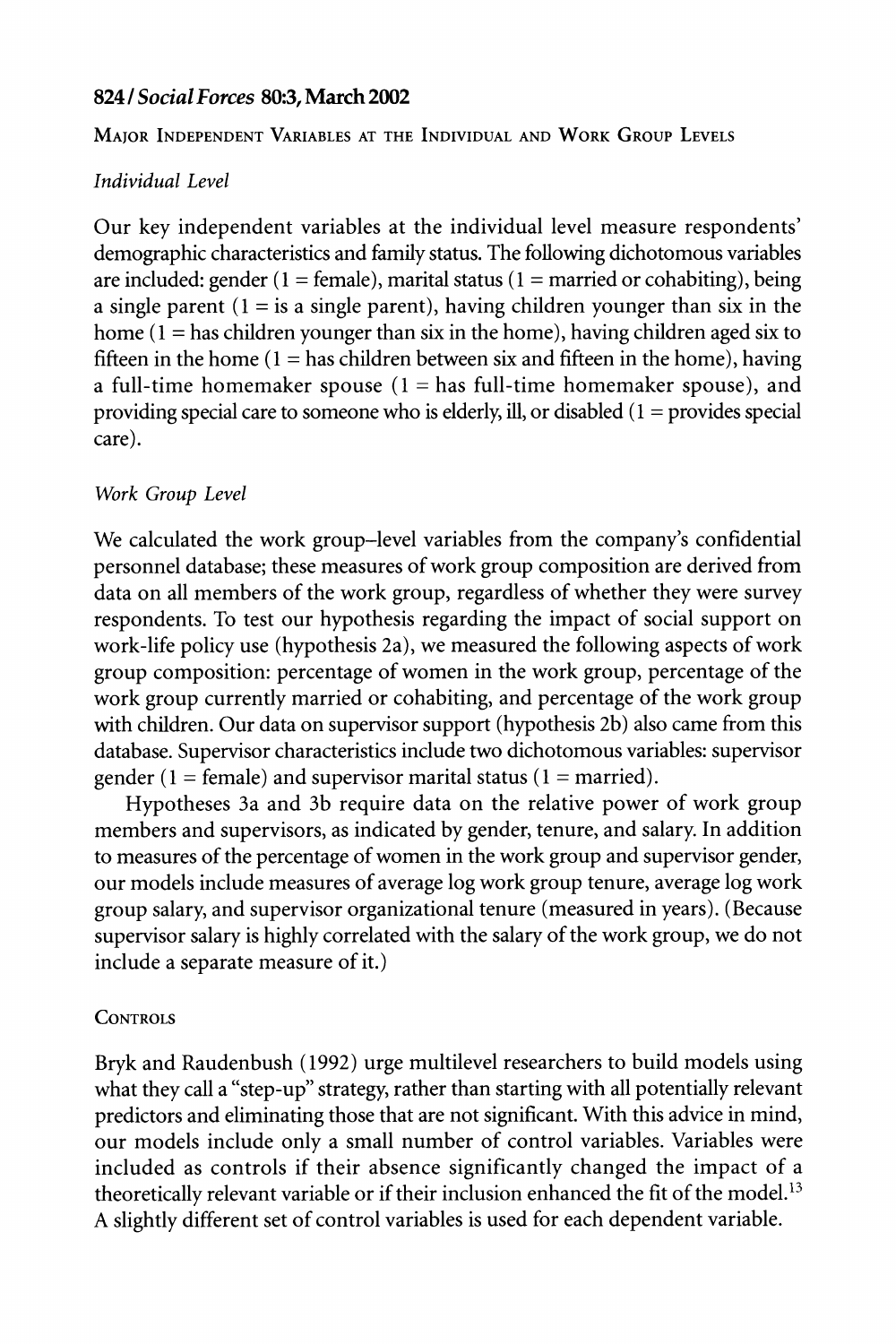|                                    | Mean    | S.D.   |  |
|------------------------------------|---------|--------|--|
| Dependent variables                |         |        |  |
| Uses family-care policies          | .21     |        |  |
| Uses flexibility policies          | .26     |        |  |
| Individual-level variables         |         |        |  |
| Independent variables              |         |        |  |
| Female                             | .40     |        |  |
| Married or cohabiting              | .73     |        |  |
| Single parent                      | .02     |        |  |
| Has young children                 | .19     |        |  |
| Has school-age children            | .29     |        |  |
| Spouse is full-time homemaker      | .14     |        |  |
| Provides someone special care      | .22     |        |  |
| Control variables                  |         |        |  |
| Average weekly hours worked        | 52.30   | 9.17   |  |
| Salary                             | 101,939 | 52,861 |  |
| Job autonomy                       | 2.55    | .70    |  |
| $(N = 459)$                        |         |        |  |
| Work group-level variables         |         |        |  |
| Independent variables              |         |        |  |
| Percentage female                  | .48     | .28    |  |
| Percentage married or cohabiting   | .56     | .20    |  |
| Percentage with children           | .76     | 23.52  |  |
| Female supervisor                  | .34     |        |  |
| Supervisor married or cohabiting   | .82     |        |  |
| Average log organizational tenure  | 1.85    | .63    |  |
| Supervisor organizational tenure   | 14.24   | 9.09   |  |
| Average log salary                 | 11.35   | .34    |  |
| Control variables                  |         |        |  |
| Percentage nonwhite, U.S.-born     | .22     | .18    |  |
| Percentage nonwhite, non-U.S.-born | .08     | .11    |  |
| Percentage white, non-U.S.-born    | .03     | .06    |  |
| Average age                        | 41.70   | 4.23   |  |
| Staff function                     | .53     |        |  |
| Supervisor white, U.S.-born        | .76     |        |  |
|                                    |         |        |  |
| $(N = 76)$                         |         |        |  |

# **TABLE 1: Means and Standard Deviations for Individual- and Work Group Level Variables**

At the individual level, control variables include individual income (salary plus bonus, measured in dollars as the midpoint of a ten-category variable),<sup>14</sup> average number of hours worked per week (measured in hours), and job autonomy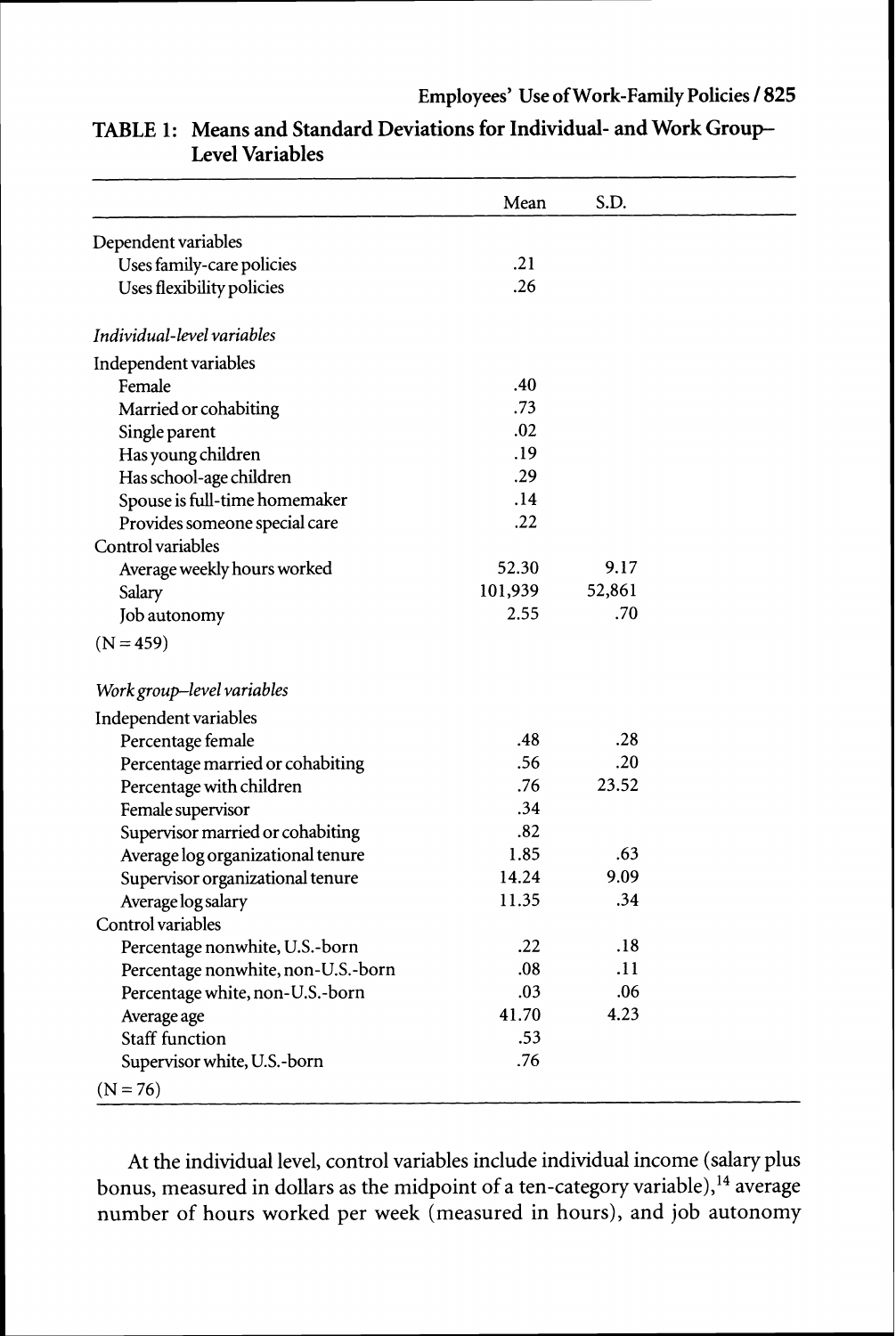### **826**1*Social Forces* **80:3, March 2002**

(measured as the average of three items).15 At the work group level, we included controls for supervisor race and citizenship  $(1 =$  supervisor white, U.S.-born); whether the work group was staff or line ( $1 = \text{staff}$ ); average age of work group members; percentage of work group that was nonwhite, U.S.-born; percentage of work group nonwhite, non-U.S.-born; and percentage of work group that was white, non-U.S.-born.

### **Descriptive Results**

We first present descriptive results (see Table 1). In the firm Hochschild (1997) studied, employees had virtually no interest in flexibility policies and more interest in child-care policies. In contrast, we found moderate levels of use and very high levels of interest in both types of policies. Twenty-one percent of the sample had used or were currently using one or more family-care policies (and only 16% reported no need or interest in them; finding not shown). Twenty-six percent of respondents were using or had used flexibility policies (and only 6% expressed no need or interest in these policies; finding not shown). Policy use varied widely across work groups, however: participation rates for family-care policies ranged from 0% to 100%, and participation rates for flexibility policies ranged from 0% to 86%.

At the time of the survey, the average respondent was 42 years old (finding not shown). Sixty percent of our respondents were men. Almost three-quarters were currently married or living with a partner. Only 14% of these partners were full-time homemakers, and all respondents with a full-time homemaking partner were men. About 19% of all respondents had at least one child under six living with them, and roughly 29% had at least one child between six and fifteen living with them. Our respondents were well paid, with an average annual salary of just over \$100,000, and worked long hours, averaging 52 a week.

Additional survey data (not reported) and our open-ended responses provide a fuller picture of respondents' working conditions and, for some, sense of overwork. For example, 62% of the sample said they often worked late. In the three-month period before the survey was conducted, respondents had spent an average of seven nights away from home on work-related travel. At the high end, some had been away from home as many as eighty nights during the previous three months.

These long hours were worked in a stressful, fast-changing work environment. Between 83% and 90% of respondents answered "strongly agree" or "somewhat agree" to questions about whether they often came in to work early or stayed late, worked under tight deadlines, responded to unpredictable events, and found things changing rapidly in their work group.

The most common open-ended comment (32 responses, or 20% of the qualitative answers) was a comment about intense work pressure and long hours. The following statements are typical: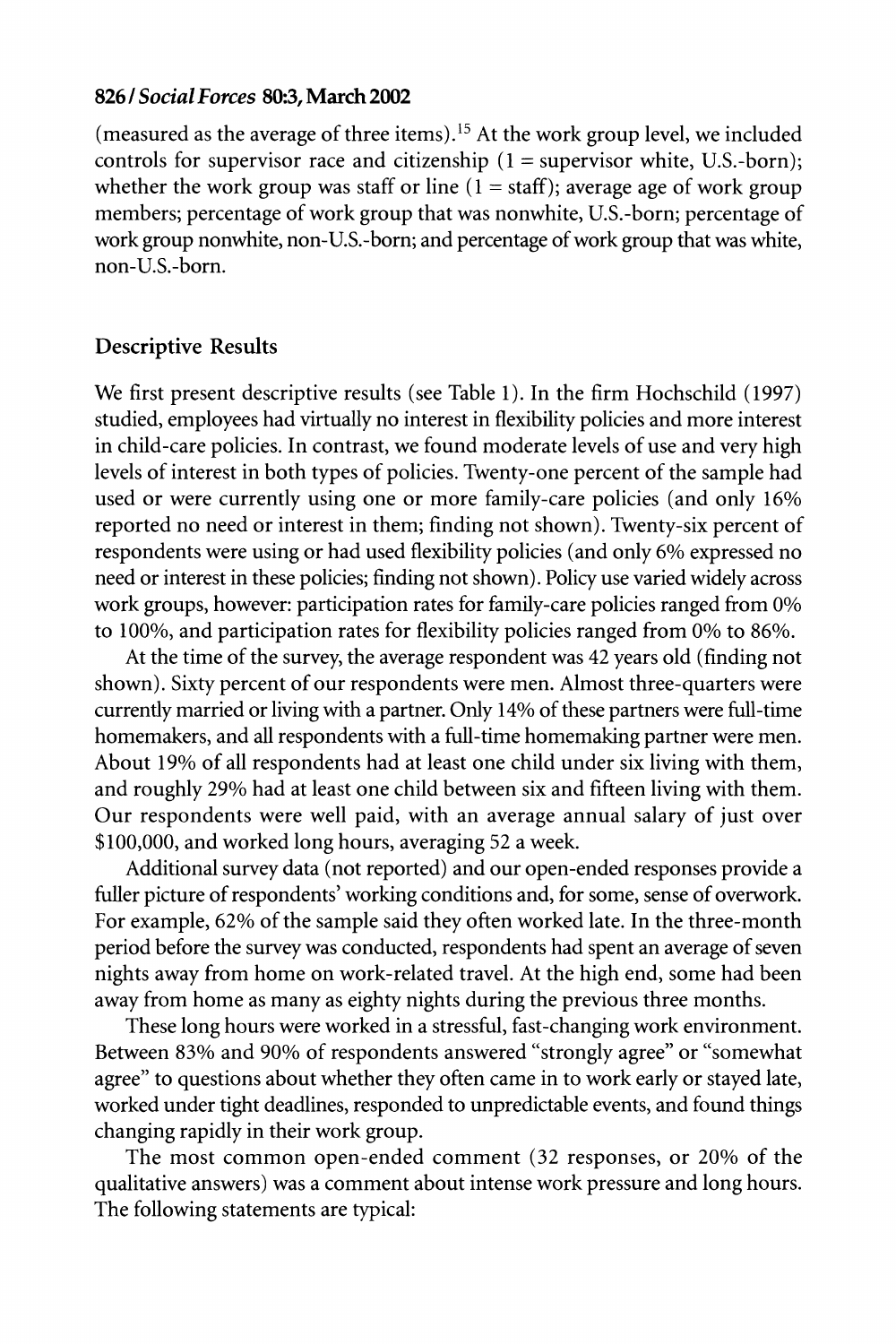The pressure is affecting my health. Lack of staff is causing us to rush, leaving room for errors.

I am bombarded with new emergencies that force me to put aside all else to deal with this new one. So, everything else must be done after hours or not done at all. If it isn't done after hours, then the next day's emergency cannot be managed.

I and some of my staff have an excessive workload and are consequently missing milestones. This is resulting in heavy job stresses.

Given the work load, consistently reduced headcount, and increasing our pressure, working shorter hours is no way possible. All employees are exhausted.

[International Finance] is an extremely stressful place to work. Especially in the past few years during downsizing. . . . I am doing the work of two or three people, with an intensive work load with no lull. Saturdays and Sundays are catch-up days, but I never catch up. The past few years are characterized by lost vacations, working during vacation and holidays including Christmas Day, late nights, being routinely exhausted. . . .The phone never stops ringing, and the number of e-mails is impossible to handle. Once when I went to see my [child play sports], I received five cell phone calls. When my [spouse] was undergoing major surgery, I was paged to call in [to work].

Respondents also worry that their work lives have harmful effects on their family and personal lives. Just over half the sample said they wished they could "cut down on the hours at work," and half were concerned about the impact their work has on their family and personal lives and felt overloaded by all their responsibilities. For example, in the open-ended question, one employee commented:

The number one reason I would leave [International Finance] is because the demands are incredible. I have always worked very hard and received the top rating on my evaluation each year, but the harder I work, the more that is expected. I have a young family, and it is very difficult to spend time with them. I travel a lot, and it is expected that whenever the hat drops, I'll go wherever [I am asked].

Another respondent echoed this concern:

My child's school refers to me as the "absentee parent" because I can never get to their open evenings. I did not see my youngest child from Sunday evenings until Saturday morning until he was five years old. My kids, when asked why I am not at their school or their concerts, etc., just explain: "our dad works for International Finance."

Our respondents work long, stressful days. Most have families. Half are concerned about the impact their work has on their family and personal lives. So they should be eager to take advantage of the generous work-family policies offered by a company publicly recognized as family-friendly. After all, the company's official value statement promotes keeping a "healthy perspective about life and work" and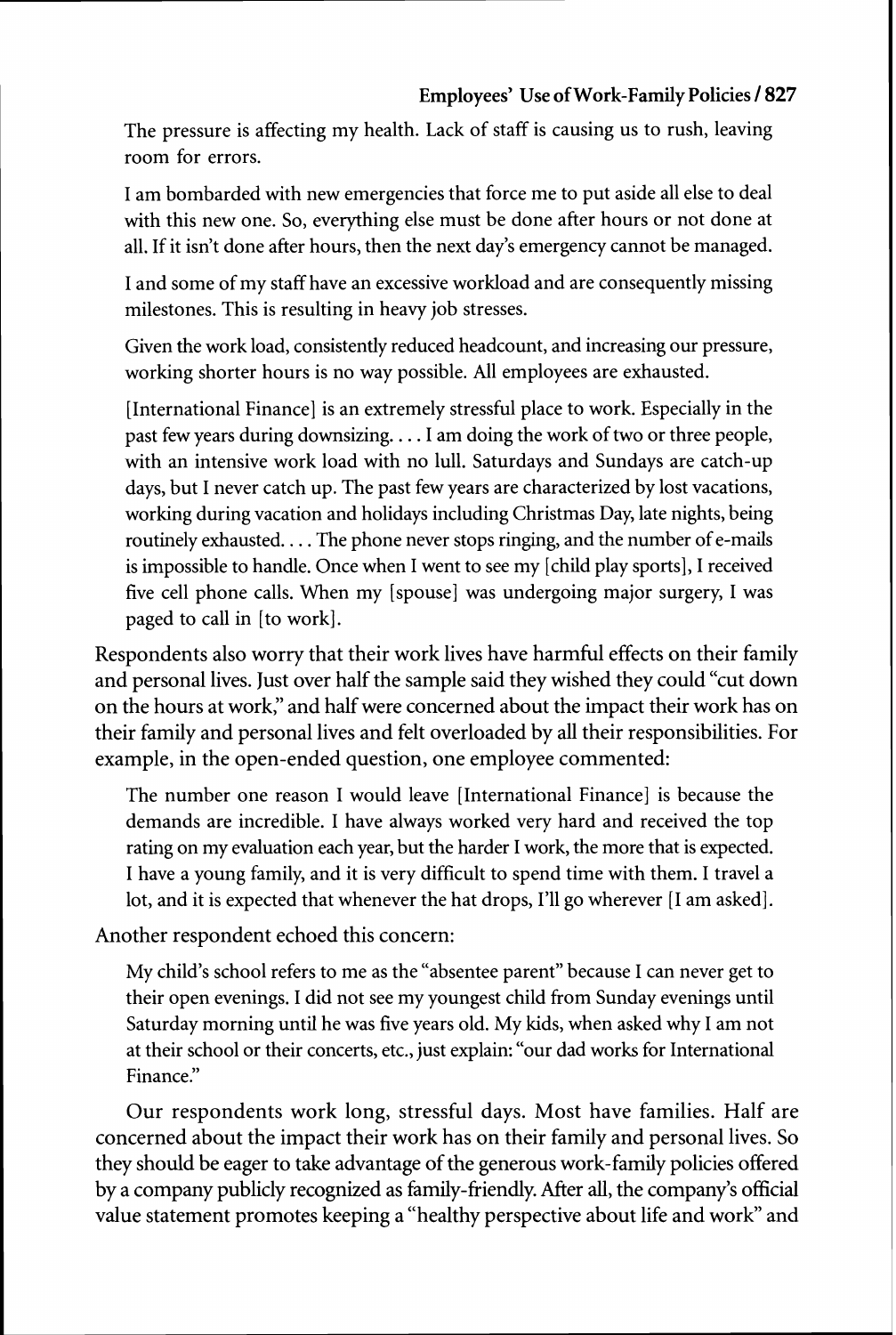### **828**/ **Social Forces 80:3, March 2002**

encouraging "balance by showing flexibility in how, when and where work gets done."

However, the use of work-family policies is far from taken for granted. Many employees believe that using work-family policies would hinder career advancement and success. For example, almost two-thirds of our sample said that taking an extended parental leave or setting limits on hours spent at work would hurt their career advancement. Moreover, almost one-quarter of respondents believed that starting a family would negatively affect career advancement, while over half believed that consistently spending long hours at work would have a believed that starting a family would negatively affect career advancement, while<br>over half believed that consistently spending long hours at work would have a<br>positive effect on career progress. In contrast, other employm over half believed that consistently spending long hours at work would have a<br>positive effect on career progress. In contrast, other employment practices — even<br>those that reduce work time, such as paid vacation — are more and seen as compatible with career progress. For instance, 87% of employees in our sample reported that taking their full vacation allotment would have no effect (57%) or a positive effect (30%) on "a person's chances of doing well at this level in the company."

There is a wide range of responses to these ambiguous and contested policies. For example, one manager reported in response to our open-ended question: "These policies are probably here and in place. But to avail oneself of them would probably interfere with career advancement." Yet someone else in the same division said: "[I work] at home . . . on a flex schedule. I go into the office for meetings, etc., approximately one to two days a month. I applaud the company for making these types of situations possible." Given this variation in responses to work-family policies, what determines whether an employee actually uses them? We now turn to analytic models of these factors.

# **Multilevel Models**

### **BASELINE ANALYSES**

Before estimating the full models (containing both individual and work group characteristics), we examined baseline models (containing only individual-level predictors) for each dependent variable. The results from these baseline models allow us to examine the effects of individual-level characteristics and to assess whether there is significant work group variation in employees' policy use.

We turn first to the baseline model for the log-odds of using family-care policies. For ease of interpretation, we centered all individual-level variables around their grand mean. The results, reported in Table 2, column 1, indicate that several individual-level characteristics affect the log-odds of using family-care policies. As hypothesized, use of these policies is greater among women, those with young or school-age children, and people who provide special care to someone elderly, ill, or disabled. The effects for two other family-status variables - being a single parent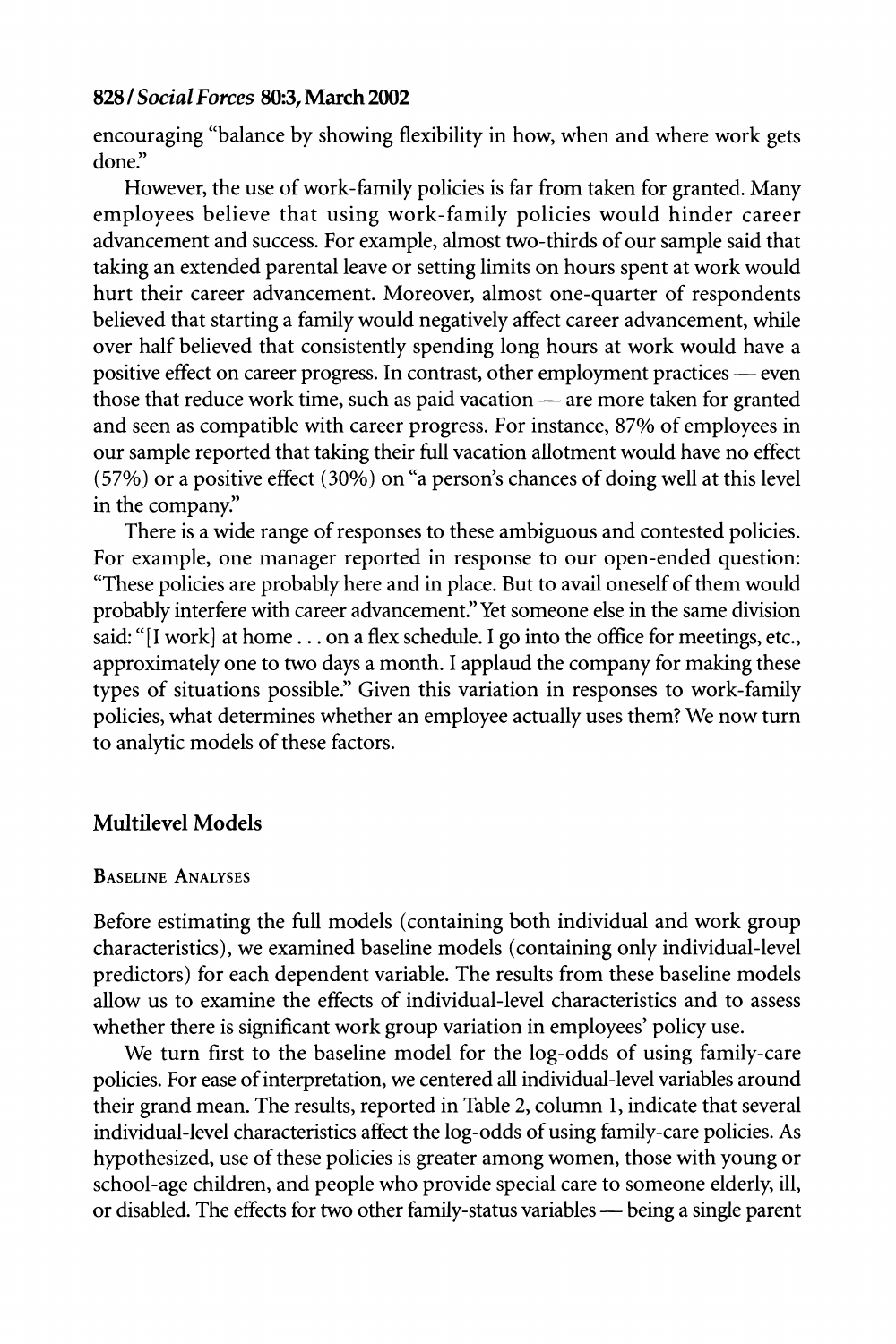| Individual-Level Variables                   | Log-Odds of Using<br>Family-Care Policies | Log-Odds of Using<br><b>Flexibility Policies</b> |
|----------------------------------------------|-------------------------------------------|--------------------------------------------------|
| <b>Fixed Effects</b>                         |                                           |                                                  |
| Intercept, $\gamma_{00}$                     | $-1.695***$                               | $-1.350***$                                      |
| Independent variables                        |                                           |                                                  |
| Female, $\gamma_{10}$                        | $.754***$                                 | .098                                             |
| Married or cohabiting, $\gamma_{20}$         | .399                                      | .258                                             |
| Single parent, $\gamma_{30}$                 | 1.375                                     | $-.020$                                          |
| Has young children, $\gamma_{40}$            | $1.586***$                                | $-.120$                                          |
| Has school-age children, $\gamma_{50}$       | $1.696***$                                | .308                                             |
| Spouse is full-time homemaker, $\gamma_{60}$ | $-.982$                                   | $-.049$                                          |
| Provides someone special care, $\gamma_{70}$ | $.985***$                                 | .108                                             |
| Control variables                            |                                           |                                                  |
| Job autonomy                                 |                                           | $.864***$                                        |
| Average weekly hours worked                  | $-.037***$                                |                                                  |
| Salary                                       | $-.03E-05$                                |                                                  |
| Random Effect                                | Variance Component                        |                                                  |
| Intercept, $\mu_{0i}$                        | .172                                      | $1.006***$                                       |
| $\chi^2$                                     | 69.542                                    | 148.535***                                       |
| df                                           | 75                                        | 75                                               |
| $(N = 459)$                                  |                                           |                                                  |

# TABLE 2: Baseline Model Predicting Log-Odds of Using Family-Care and Flexibility Policies

and having a full-time homemaker spouse - are in the predicted direction but do not quite reach statistical significance. By contrast, marital status does not affect the log-odds of using family-care policies.

The coefficient for one control variable in the model is also significant: working shorter hours also increases the log-odds of using family-care policies. Decreasing the number of hours worked may be one way people with family responsibilities manage these demands.

The variance component for the intercept, shown at the bottom of column 1, shows that, after accounting for the effects of the individual-level characteristics described above, the log-odds of using family-care policies do not vary significantly across work groups  $(\chi^2 = 69.542, df = 75, p > .500)$ . These findings imply that use of these policies is shaped mainly by individual-level factors. In particular, use of family-care policies seems to depend primarily on need for these policies, with critical constituents (women, parents, and those providing special care to someone elderly, disabled or ill) more likely to use them than other employees.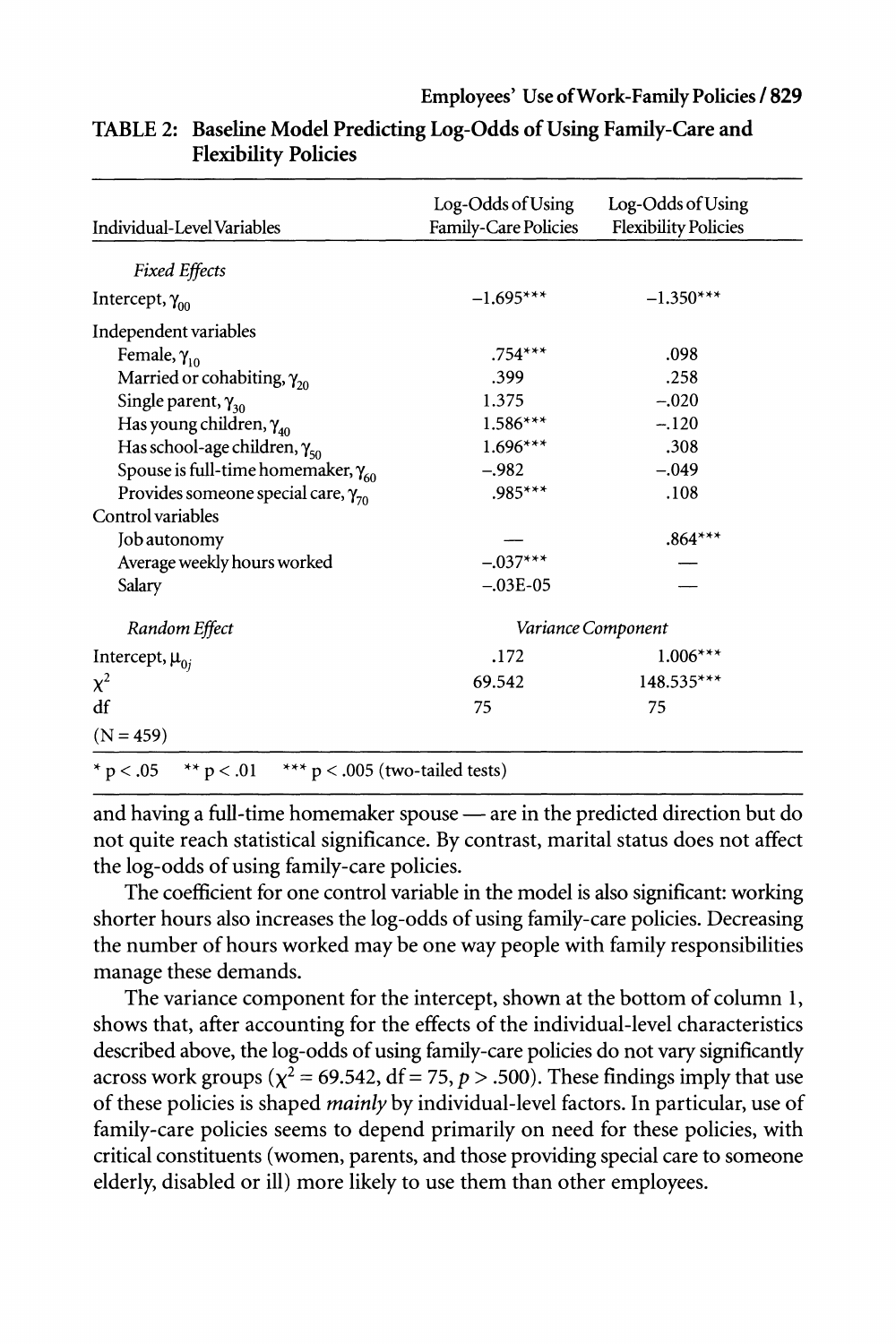### **830** 1*Social Forces* **€03,** *March 2002*

The baseline model for our second dependent variable, the log-odds of using flexibility policies, yields quite different results. As seen in Table 2, column 2, use of flexibility policies depends much less on individual-level characteristics than does the use of family-care policies. In fact, only one individual-level characteristic affects the log-odds of using flexibility policies: these odds are greater for those with more job autonomy. Counter to our hypotheses, the use of flexibility policies was unrelated to having young or school-age children at home, being a single parent, being female, providing special care to someone, or having a spouse who is a full-time homemaker.

In contrast to the results for the first dependent variable, the variance component for the intercept reported at the bottom of column 2 is statistically significant  $(\chi^2 = 148.535, df = 75, p < .000)$ . This indicates that there remains significant work group variation in the dependent variable. Hence, these baseline results suggest that individual-level characteristics are much less important for employees' use of flexibility policies than for their use of family-care policies.<sup>16</sup>

### **FULL MODELS**

#### *Family-Care Policies*

Table 3 shows results for our full models, those containing both individual- and work group-level predictors. At the individual level, we included only those predictors that were (or closely approached) statistical significance in the baseline models.

Column 1 reports the findings for the first dependent variable, the log-odds of using family-care policies. The effects of the individual-level variables included in the baseline model do not change substantially with the inclusion of work group characteristics, though the effect of being a single parent becomes statistically significant in this model. Several work group characteristics are also significant in the full model. These effects represent the expected difference in the log-odds of using family-care policies for respondents with similar individual-level characteristics who are in work groups differing by one unit on a given work group-level variable.

The work group-level results in column 1 show modest support for hypotheses 3a and 3b (regarding coworker and supervisor power) and are directly contrary to hypotheses 2a and 2b (regarding coworker and supervisor social support). The log-odds of using family-care policies are higher for members of work groups containing higher percentages of men and for those with a male supervisor. Hence, women are more likely than men to use family-care policies, but employees in work groups with high percentages of women or with female supervisors report less family-care policy use. Employees in work groups with longer average organizational tenure are also more likely to use these policies than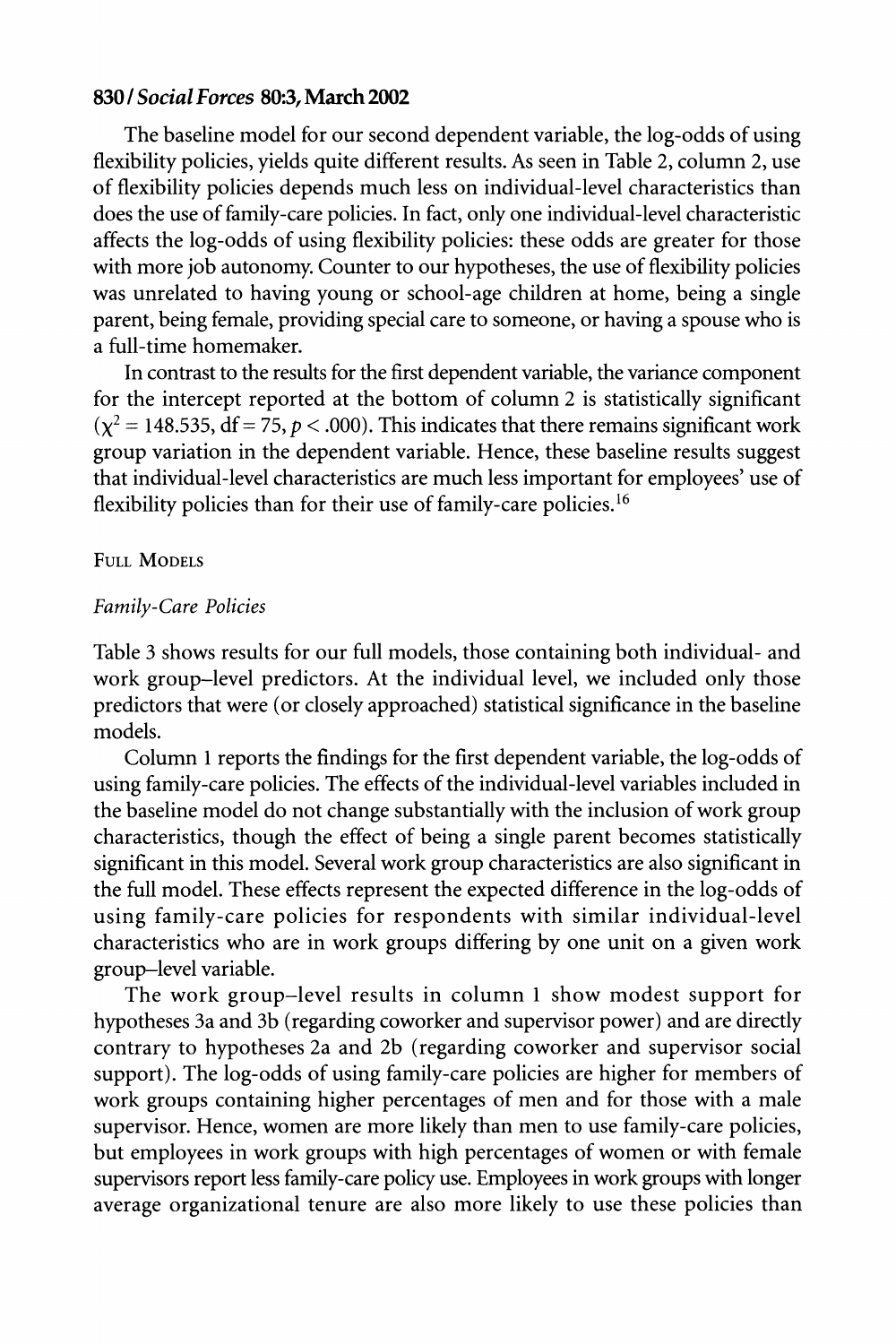|                                                  | Log-Odds of Using<br>Family-Care Policies | Log-Odds of Using<br><b>Flexibility Policies</b> |
|--------------------------------------------------|-------------------------------------------|--------------------------------------------------|
| <b>Fixed Effects</b>                             |                                           |                                                  |
| Intercept, $\gamma_{00}$                         | $-5.429$                                  | 1.954                                            |
| Work group-level variables                       |                                           |                                                  |
| Independent variables                            |                                           |                                                  |
| Percentage married or cohabiting, $\gamma_{01}$  | $-.874$                                   | $-2.305**$                                       |
| Percentage with children, $\gamma_{02}$          | $-.004$                                   | $-.002$                                          |
| Percentage female, $\gamma_{03}$                 | $-2.237***$                               | $-.381$                                          |
| Female supervisor, $\gamma_{04}$                 | $-.564**$                                 | $-1.773***$                                      |
| Supervisor married or cohabiting, $\gamma_{05}$  | $-.672**$                                 | $-.668**$                                        |
| Average log organizational tenure, $\gamma_{06}$ | $1.027***$                                | $1.560***$                                       |
| Supervisor organizational tenure, $\gamma_{07}$  | .000                                      | $-.065***$                                       |
| Average log salary, $\gamma_{08}$                | .176                                      | .340                                             |
| Control variables                                |                                           |                                                  |
| Percentage nonwhite, U.S.-born                   | 1.133                                     |                                                  |
| Percentage nonwhite, non-U.S.-born               | $-4.303**$                                |                                                  |
| Percentage white, non-U.S.-born                  | $-2.288$                                  |                                                  |
| Average age                                      | .063                                      | $-.112**$                                        |
| Staff function                                   |                                           | 2.902***                                         |
| Supervisor white, U.S.-born                      | $-.310$                                   |                                                  |
| Individual-level variables                       |                                           |                                                  |
| Independent variables                            |                                           |                                                  |
| Female, $\gamma_{10}$                            | $1.071***$                                |                                                  |
| Married or cohabiting, $\gamma_{20}$             |                                           |                                                  |
| Single parent, $\gamma_{30}$                     | $1.596**$                                 |                                                  |
| Has young children, $\gamma_{40}$                | $1.689***$                                |                                                  |
| Has school-age children, $\gamma_{50}$           | $1.833***$                                |                                                  |
| Spouse is full-time homemaker, $\gamma_{60}$     | $-1.000$                                  |                                                  |
| Provides someone special care, $\gamma_{70}$     | .937***                                   |                                                  |
| Control variables                                |                                           |                                                  |
| Job autonomy                                     |                                           | $1.080***$                                       |
| Average weekly hours worked                      | $-.035**$                                 |                                                  |
| Salary                                           | $-.03E-05$                                |                                                  |
| Random Effect                                    | Variance Component                        |                                                  |
| Intercept, $\mu_{0i}$                            | .052                                      | .180                                             |
| $\chi^2$                                         | 50.171                                    | 56.363                                           |
| df                                               | 62                                        | 65                                               |

# **TABLE 3: Full Model Predicting Log-Odds of Using Family-Care and Flexibility Policies**

\* p < .05 \*\* p < .01 \*\*\* p < .005 (two-tailed tests)

 $df$  62 65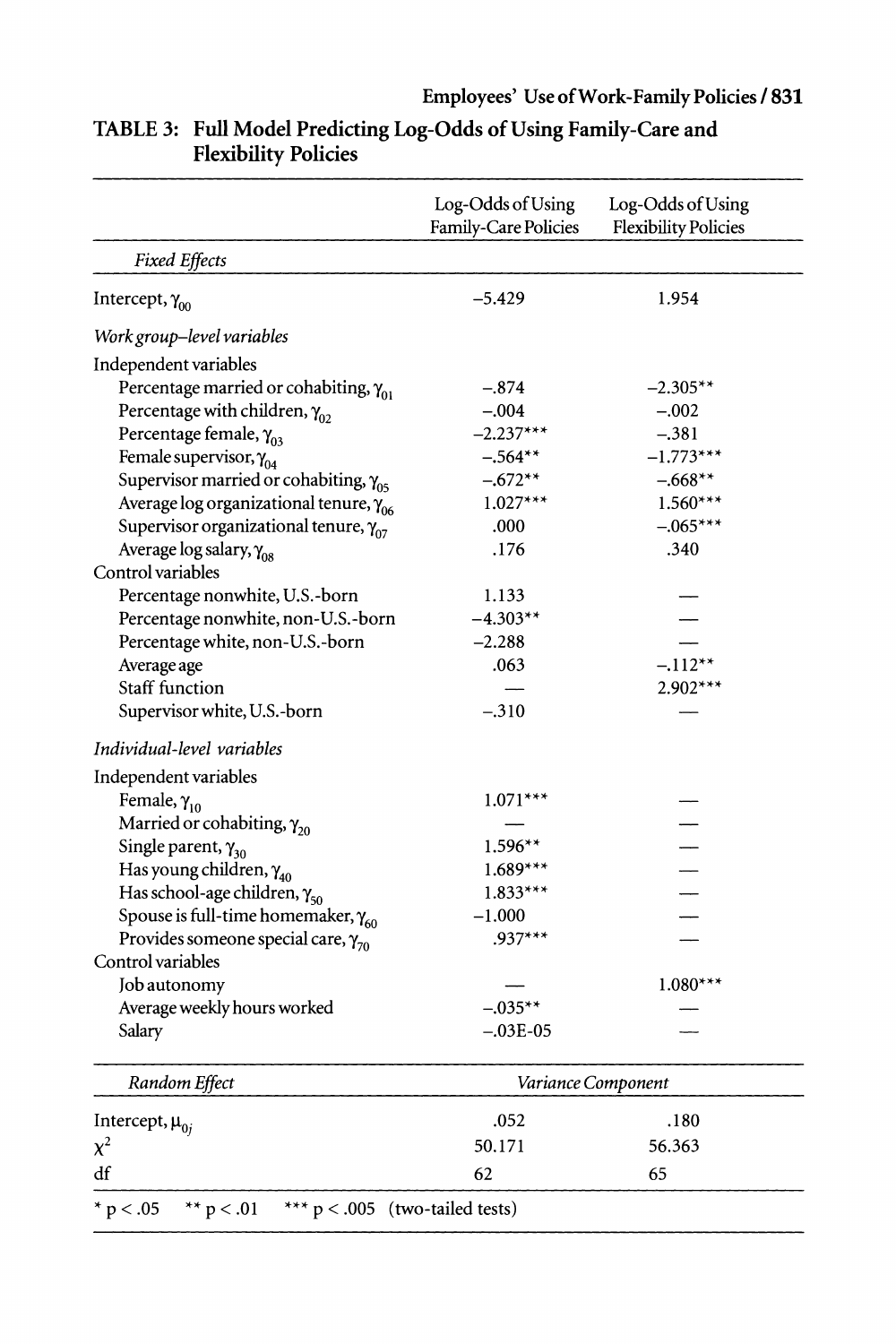### *832* 1*Social Forces* **80:3,** *March 2002*

members of work groups with shorter average tenure. Contrary to hypotheses 3a and 3b, however, use of family-care policies is not higher among members of more highly paid work groups, nor is use shaped by the organizational tenure of supervisors.

Taken together, these findings suggest that while use of family-care policies is driven by individual need, having powerful coworkers and supervisors facilitates policy use. We find no support for hypotheses 2a and 2b: there is no evidence that having coworkers or a supervisor with family responsibilities increases an employee's odds of using family-care policies. One control variable in the model is also statistically significant: employees in work groups containing larger percentages of nonwhite, non-U.S.-born workers are less likely to use family-care policies than those in work groups containing a larger percentage of white, U.S.-born workers (the reference category).

To further explore some of these findings, we calculated the differences in the probabilities of using family-care policies for female workers with young children in work groups with varying proportions of women. Computations drawn from our baseline results show that the average female employee with young children in our sample has roughly a 50% chance of using family-care policies. However, these probabilities change as the percentage of women in the work group rises or falls.

As Figure 1 shows, women with young children who work in mostly male work groups (i.e., 20% female) are more likely to use family-care policies than the average woman with young children (67% chance vs. 51% chance), whereas women with young children working in mostly female work groups (i.e., 80% female) are less likely to use these policies than the average woman in the sample with young children (33% chance vs. 51%). These findings underscore the importance of work group characteristics in explaining the use of family-care policies. Although being female and having young children are significant predictors of use at the individual level of analysis, use also depends upon the social context of work in ways that are not the mere aggregation of individual effects. Instead, the results in Figure 1 suggest that the percentage of women in the work group mediates the individual-level effects of being female and having young children.

We performed similar calculations to compare female and male respondents having male versus female supervisors, with all other individual- and work group-level variables estimated at their mean. These estimates are displayed in Figure 2. Of the four groups shown here, women with male supervisors have the highest probability of using family-care policies (.24), while men with female supervisors are least likely to use these policies (.06). This figure shows that having a male supervisor increases the probability of both women's and men's use of family-care policies, although women's overall use of these policies is higher than men's overall use.

In sum, while individual-level factors have the most influence on the log-odds of using family-care policies, work group characteristics are modestly important as well. The net effect of these work group characteristics can be seen in their impact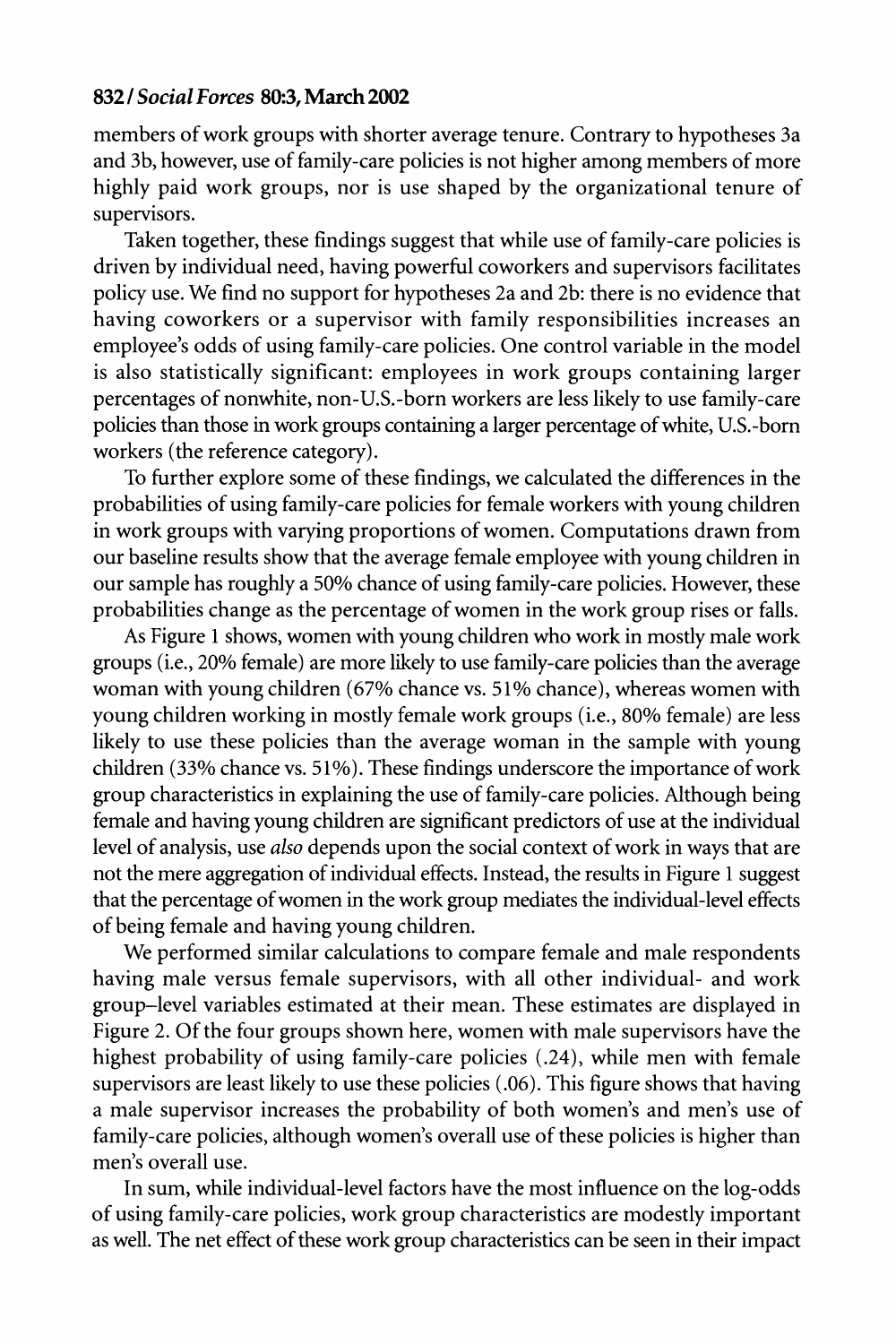FIGURE 1: Probability of Using Family-Care Policies for Women and Men **with** Young Children



Note: Raw score coefficients (not those based on centered values) are used to calculate probabilities for gender and young children. All variables other than percentage of women in the work group are calculated at their mean.

on the variance component. Inclusion of the work group characteristics reduces the variance component estimated in the baseline model. Using Bryk and Raudenbush's (1992) formula, we find that the variance in the baseline model is reduced by 70% when work group-level variables are included, and we fail to reject the null hypothesis that no residual variance remains to be explained  $(\chi^2 = 50.171,$  $df = 62, p > .500$ . Thus, our most general work group-level hypothesis is modestly supported. Although respondents' use of family-care policy is primarily due to individual-level characteristics, work group-level factors also influence use.

# *Flexibility Policies*

We now turn to the full model for our second dependent variable, the log-odds of using flexibility policies. These results are shown in column 2 of Table **3.** The effect for job autonomy, the only statistically significant individual-level variable in the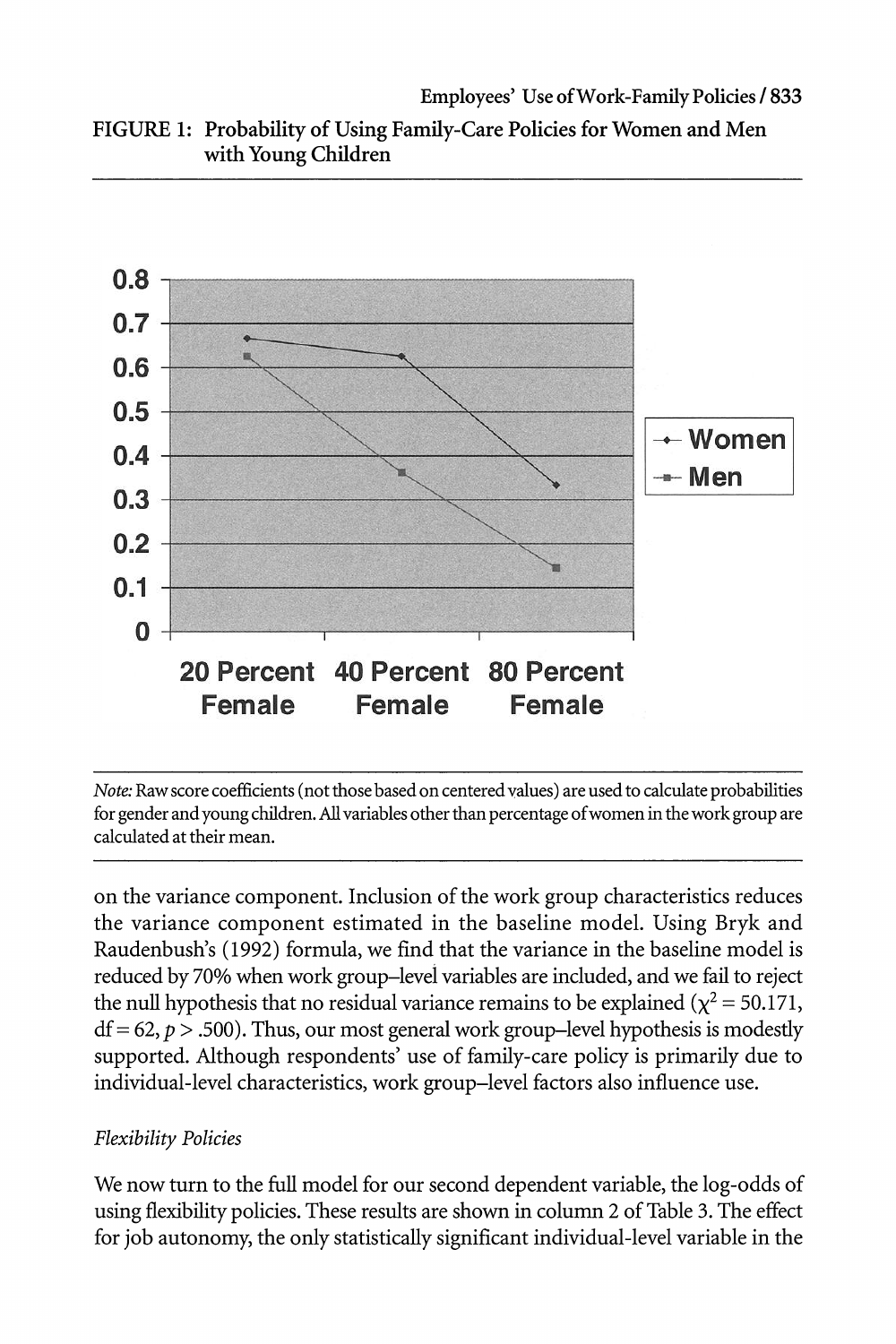### **834**/ *Social Forces* **80:3, March2002**

FIGURE 2: Probability of Using Family-Care Policies As a Function of Gender and Supervisor Gender



Note: Raw score coefficients (not those based on centered values) are used to calculate probabilities for gender. All variables other than gender and supervisor gender are calculated at their mean.

baseline model, does not change substantially with the inclusion of work group characteristics.

Several work group-level characteristics affect the log-odds of using flexibility policies. These effects provide some support for hypotheses 3a and 3b and directly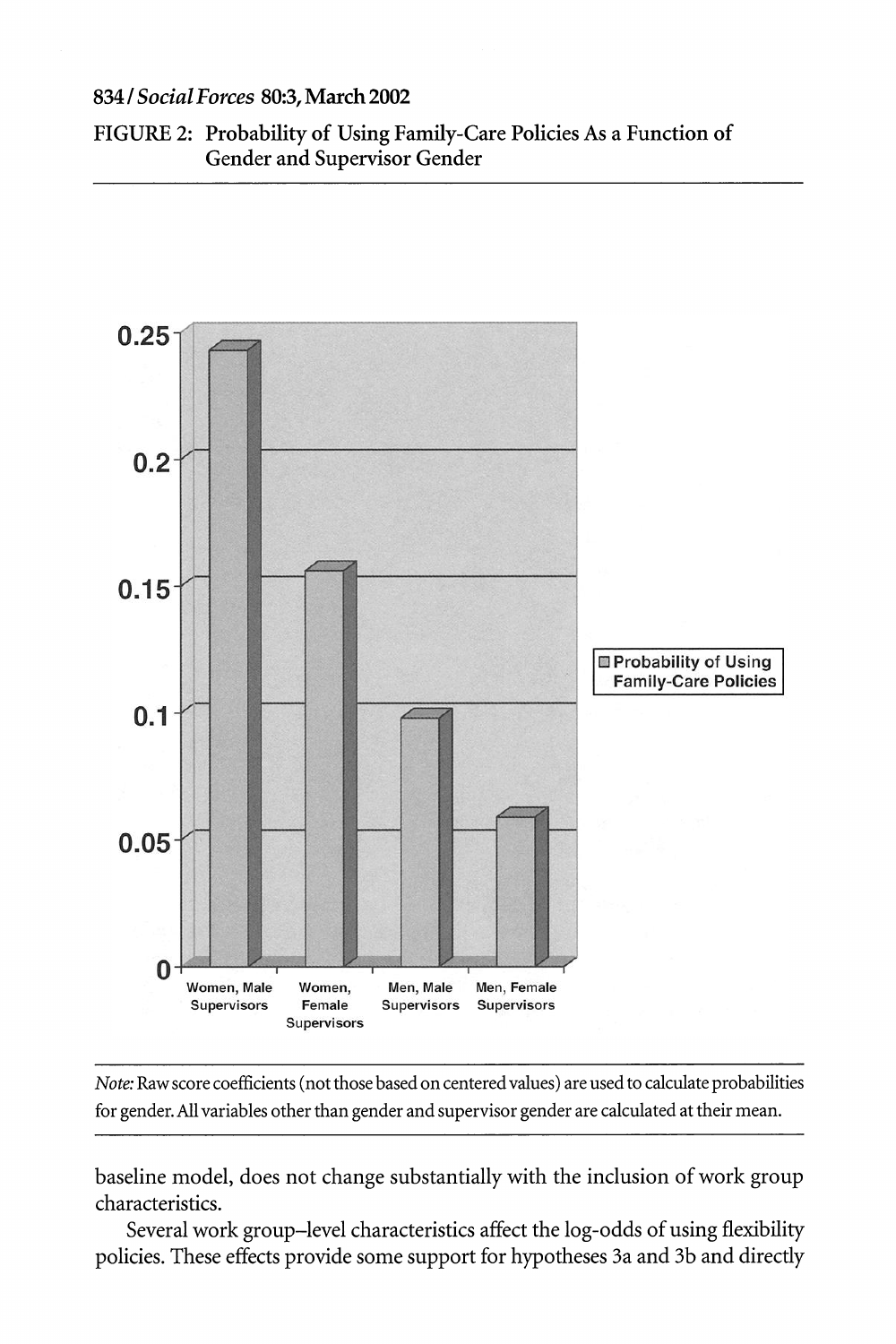contradict hypotheses 2a and 2b. For example, as we saw for family-care policy use, flexibility policy use is increased in work groups with longer average organizational tenure and in those having male supervisors. Regardless of the employee's own tenure, having coworkers with longer organizational tenure increases the odds that employees will take advantage of work-family policies. Coworkers with longer organizational tenure may be more influential, politically savvy, and knowledgeable about corporate culture and policies than colleagues with a shorter corporate history.

However, not all of our indicators of work group and supervisor power encourage flexibility policy use. Neither the percentage of men in the work group nor average work group salary was associated with flexibility policy use. Moreover, members of work groups supervised by people with less organizational tenure were more, rather than less, likely to use flexibility policies. This latter finding contradicts our suggestion that supervisors with more firm seniority would be better able to facilitate workers' use of flexibility policies than those with weaker organizational ties. However, perhaps supervisors with less organizational tenure are more open to change and innovation than those with longer tenure and thus are more willing to encourage flexibility policy use (cf. Pfeffer 1997).

As in the case of family-care policies, having coworkers and supervisors with family responsibilities decreases, rather than increases, flexibility policy use. Flexibility policy use is significantly lower in work groups containing higher percentages of married people and managed by married supervisors. These results are directly contrary to hypotheses 2a and 2b.

We show the combined effects of supervisor gender and supervisor marital status on the probability of using flexibility policies in Figure **3.17**Employees with female, married supervisors are the least likely to use flexibility policies, while those with male, unmarried supervisors are the most likely to use them. Having a male, unmarried supervisor as compared to a female, married supervisor increases the probability of using flexibility policies by 50 percentage points.

The log-odds of using flexibility policies are also influenced by two other work group-level factors (Table 3, column 2). Employees working in a staff division providing internal services to the company are more likely to use flexibility policies than those in line divisions serving external customers. This effect may capture unmeasured differences in job characteristics or work group culture. In addition, the log-odds of using flexibility policies are higher in work groups containing employees whose average ages are lower.

There is a substantial reduction in the variance component from the baseline to the full model. Inclusion of work group characteristics reduces the variance in the intercept by 82%, and we fail to reject the null hypothesis that no residual variance remains to be explained  $(\chi^2 = 56.363, df = 65, p > .500)$ . Clearly, work group characteristics play an important and independent role in shaping respondents' log-odds of using flexibility policies.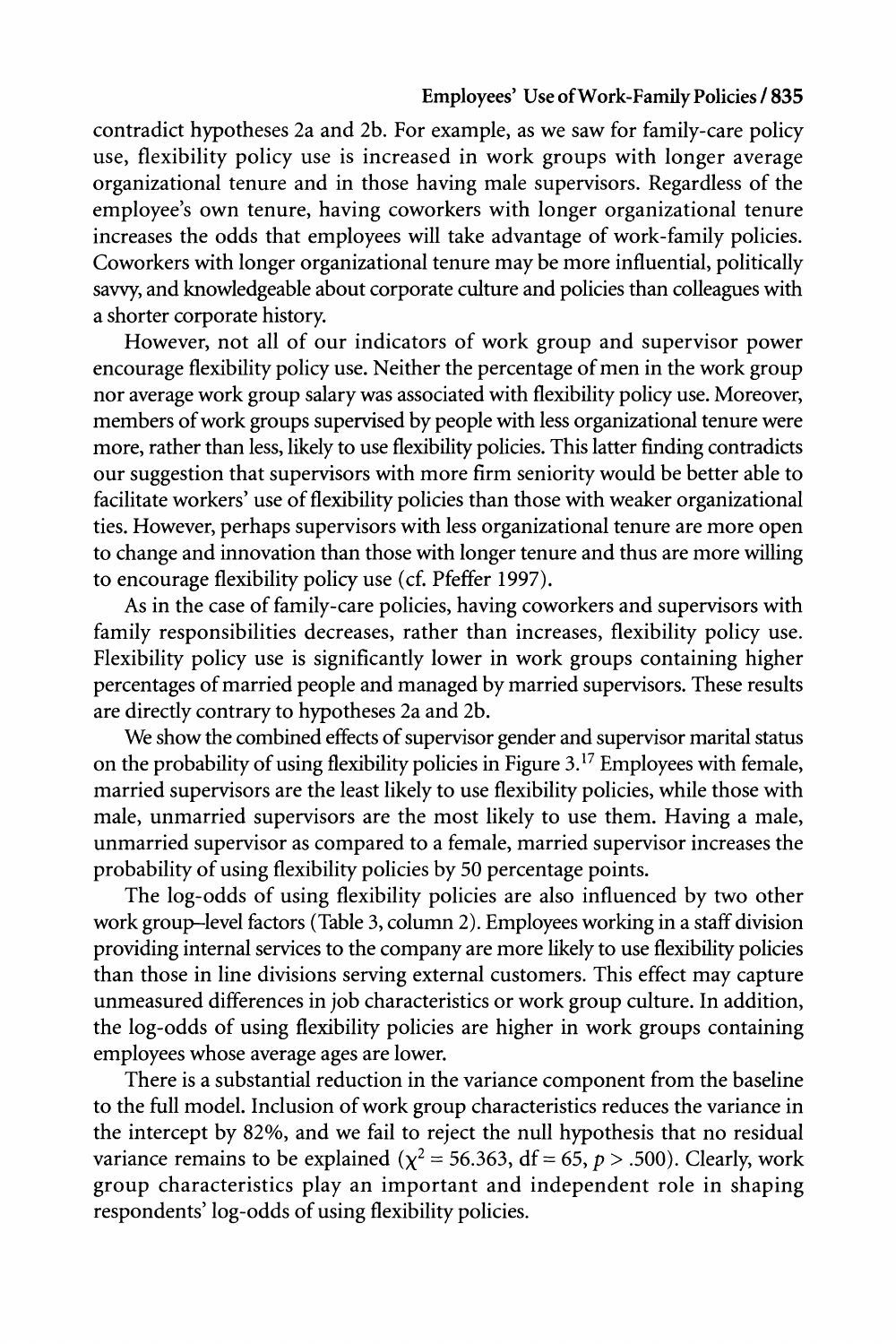# **836** / *Social Forces* **80:3,** *March* **2002**

FIGURE **3:** Probability of Using Flexibility Policies As a Function of Supervisor Gender and Supervisor Marital Status



*Note:* All variables other than supervisor gender and supervisor marital status are calculated at their mean.

# **Discussion**

Managers and professionals in our sample work long, stressful hours. Most are interested in work-family policies, and a minority has used at least one official policy. Our findings caution against treating different policy types as if they were similar or interchangeable. Even in our fairly homogeneous sample of managers and professionals in one firm, family-care and flexibility policies were mostly used by different people with different individual and work group features.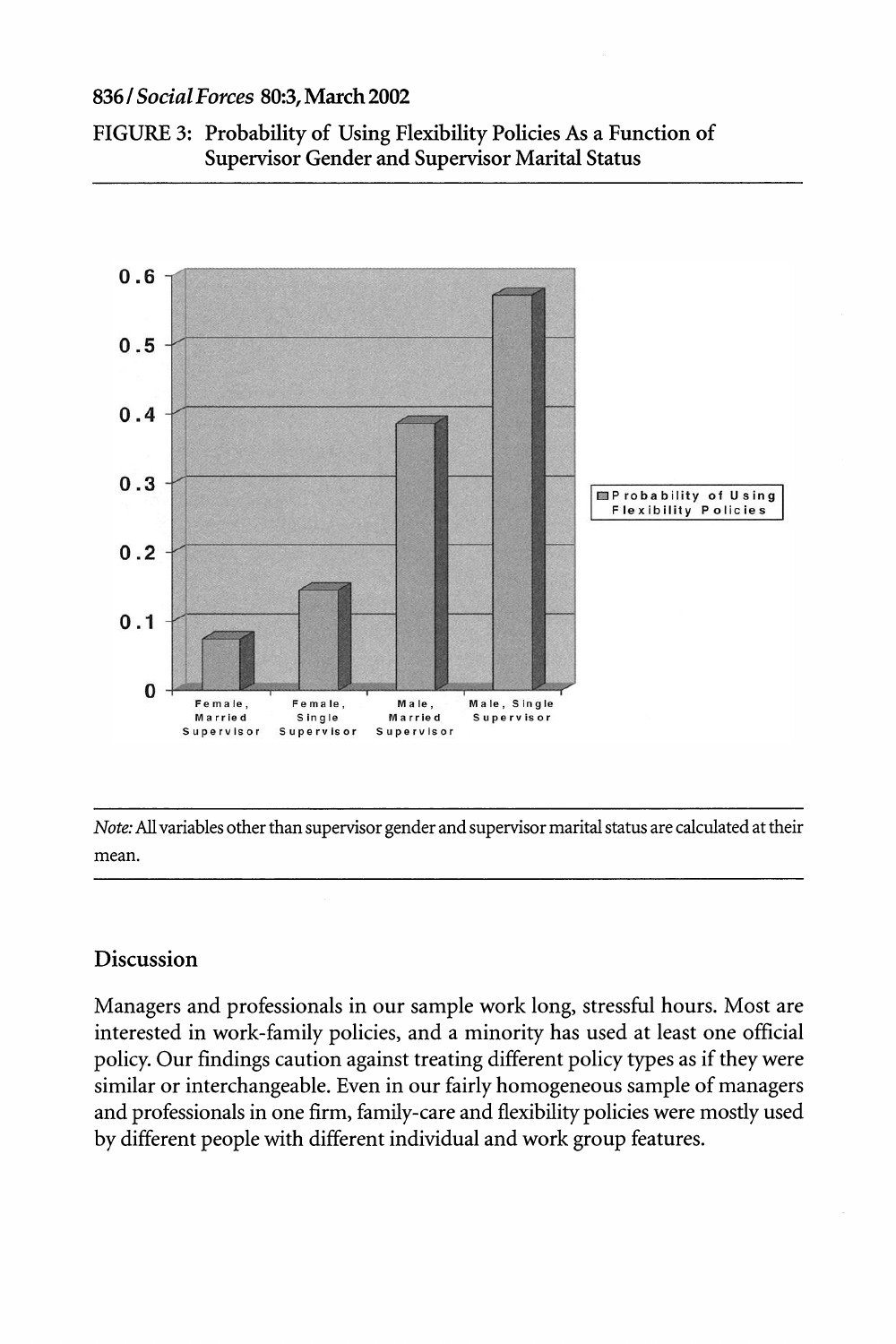The use of family-care policies is largely driven by family need and only modestly affected by work group characteristics. For example, if an employee's child is too ill to go to day care, the employee is likely to take a sick day to care for this child regardless of the characteristics of the supervisor or work group. This is particularly true for employees likely to have primary responsibility for family child regardless of the characteristics of the supervisor or work group. This is<br>particularly true for employees likely to have primary responsibility for family<br>care — women, single parents, workers who care for someone w or disabled, and workers without a full-time homemaking spouse.

In contrast, individual-level characteristics have minimal impact on whether managers and professionals at International Finance take advantage of flexibility policies. Contrary to our hypotheses, none of our measures of family need were associated with flexibility policy use.

At the most general level, we expected that work group-level factors would influence respondents' policy use, independent of individual-level factors. This expectation was supported modestly for family-care policies and powerfully for flexibility policies. What accounts for this difference in the relative impact of individual- versus work group-level characteristics? One possibility is that use of flexibility policies may require more schedule adjustments and cooperation from other work group members than use of family-care policies. Missing work occasionally to care for a sick child or even taking parental leave may impact others less than switching to a more flexible work schedule. Work group characteristics thus may have a greater effect on employees' policy use when use depends upon coworkers' cooperation.

A second explanation for this difference is that the conditions under which employees may use family-care policies are less ambiguous than those surrounding flexibility policy use. This implies that the greater the degree of consensus at the organizational or societal level over who may use these policies and for what purposes, the less the impact of local, work group characteristics. While work-family policies *in general* may be ambiguous and contested, family-care policies may be less so than those relating to flexibility. Family-care policies are to be used specifically to care for a dependent or relative. In addition, these policies and their uses have been shaped by federal legislation, such as the Family and Medical Leave Act, as well as by the involvement of the courts and legal system (Guthrie & Roth 1999b; Kelly 1999). Flexibility policies, on the other hand, have not been the target of national legislation, and their purposes are less clearly defined. Though they are often packaged as part of a work-family initiative, flexibility policies may meet a variety of other organizational and individual needs, including helping workers handle long workdays or manage commutes (Gottlieb, Kelloway & Barham 1998). Thus, the particular ways that flexibility policies come to be understood and used should be highly sensitive to work group-level characteristics and dynamics, as our results indicate.

How do work group characteristics shape policy use? Our findings offer some support for our hypotheses stressing the social resource of power and protection.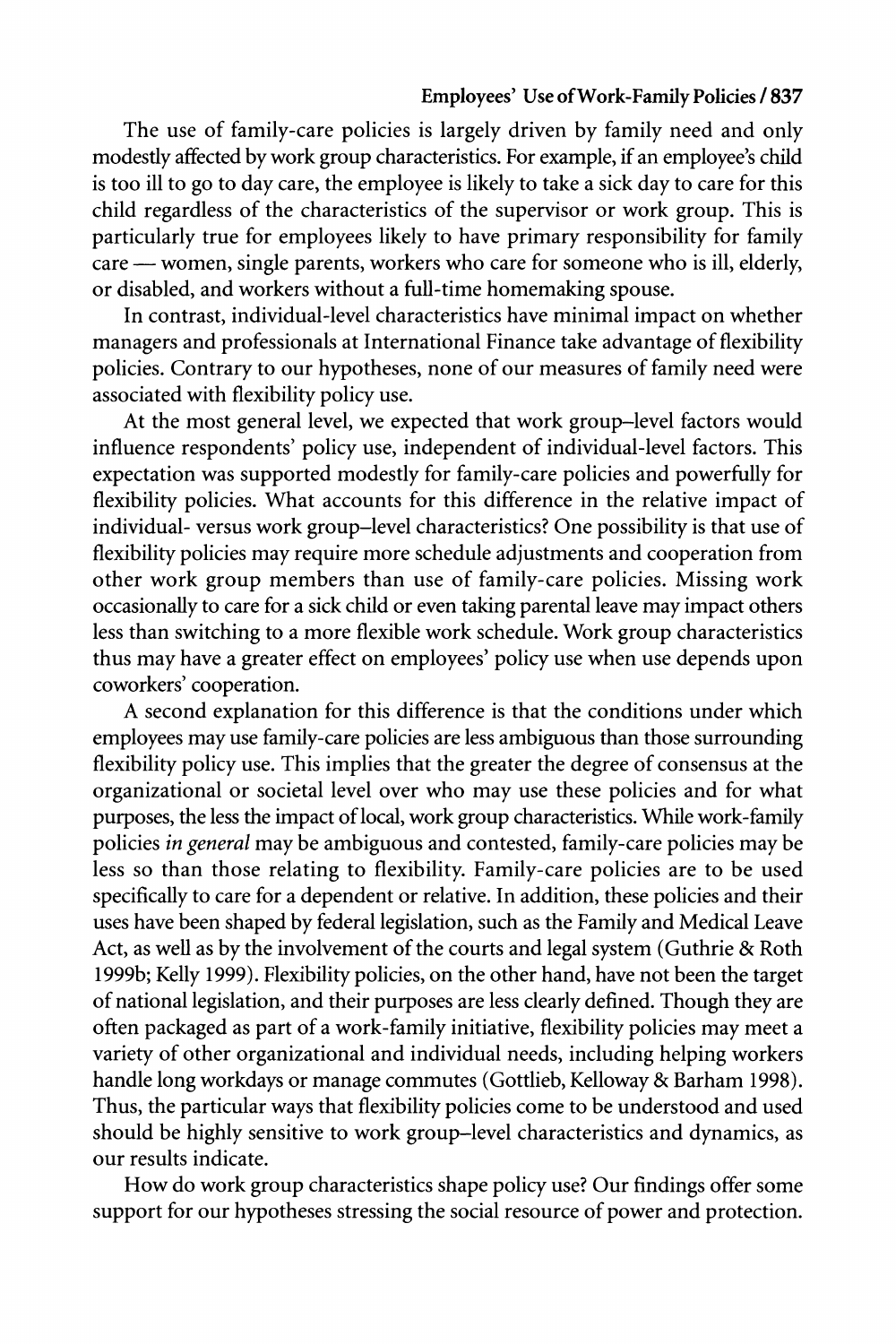### **838**/ *Social Forces* **80:3,March2002**

More powerful supervisors and coworkers may provide social resources for knowing how to successfully take advantage of work-family policies or inoculate workers against some of the negative effects that policy use may have on their careers.18

As noted earlier, there are many possible reasons why male supervisors and coworkers could have, in general, amassed more workplace power than female supervisors and coworkers. Being unmarried may also increase one's power in the organization. For example, perhaps professional and managerial employees with fewer family responsibilities can focus more single-mindedly on their careers, spend more energy cultivating critical networks, and thus ascend higher or more quickly through the organizational ranks. Moreover, simply having family obligations may signal that one is less committed to the firm than employees without family obligations and thus slow individual advancement (Blair-Loy 2001). In support of this argument, recall our finding that almost a quarter of respondents believed that starting a family would have a negative effect on their chance of advancement in the company. Thirteen percent felt the same way about being a member of a dual-career household.

Our qualitative interviews lend support to our findings on the importance of supervisor and work group power in enabling the use of risky work-family policies. One of the line managers who had conducted an internal survey on employees' work-family balance described the company as having a "tough, macho culture" that encouraged people to brag about their long hours. The other line manager echoed that "the culture here is to dedicate your life and soul to the bank. That's how people at the top got there." She added that there "are perceptions that using these policies is costly to them, to their success at the bank, to moving up. . . . If you ask for time off or flexible hours, you're considered a wimp, and you won't make your way to the top." She argued further that in order for individuals to take the countercultural step of using work-family policies, one needed a supervisor strong enough "to buffer that strong culture, [strong enough] to protect workers."

Another informant explained that more powerful supervisors and coworkers (or those believed to be more powerful) may provide "air cover" for employees who use work-family policies, thereby protecting them from any negative career consequences. Hence, professional and managerial employees may find in work groups dominated by senior, male, and unmarried colleagues and in male and unmarried supervisors the resources that buffer them from the real or perceived threats that using work-family policies pose to their career advancement.

This argument is broadly consistent with Glass and Camarigg's (1992) findings that jobs typically held by women have less authority and are thus less compatible with the demands of parenthood than those typically held by men. These researchers found that the jobs most compatible with combining work and family life are those least likely to be filled by people who need this compatibility. Similarly, we show that employees' opportunities to take advantage of work-family policies are greatest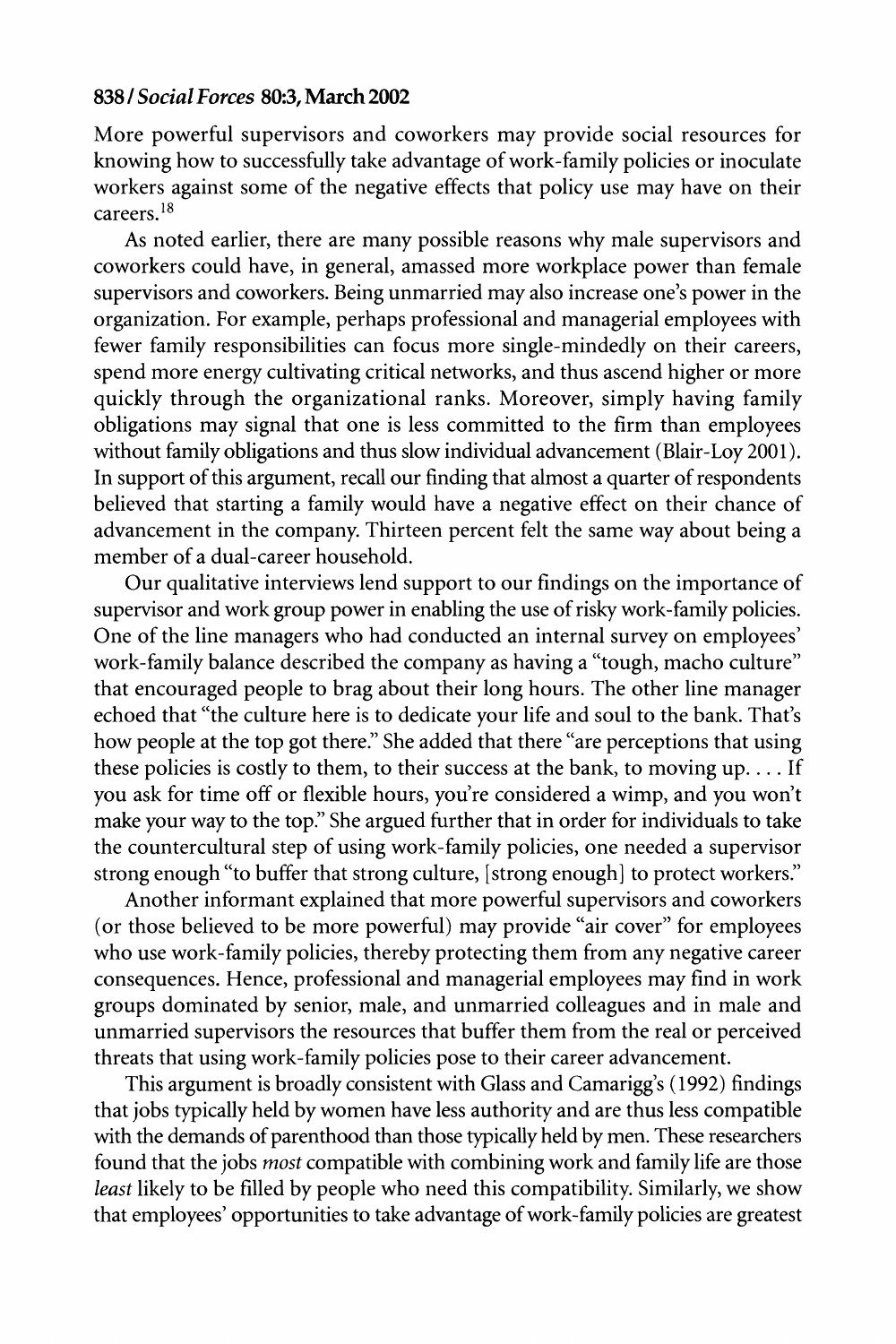when they have supervisors and coworkers with fewer family responsibilities. Workers who attain the kind of jobs where they are protected by powerful supervisors and coworkers are better able to take advantage of work-family policies than other workers. Ironically, having family responsibilities could hinder access to these very jobs, as family responsibilities may signal less than complete dedication to one's work. While many employees may desire to use work-family policies, only some will have access to the kinds of positions that are compatible with policy use with minimal career costs. Workers with family responsibilities may find these positions particularly difficult to obtain.

# **Conclusion**

This article has extended institutional research in new ways by focusing on the intraorganizational processes shaping the potential institutionalization of work-family policies. We show that the formal existence of a policy does not guarantee its use and that policy use is shaped by more than individual need. While individual-level factors are important, the social context of work also affects workers' decision to use officially available work-family policies. Social context may be especially salient when policies are controversial and ambiguous, as are work-family policies. The social context effects uncovered here suggest that coworkers' and supervisors' workplace power, rather than their own family caregiving obligations, may be crucial determinants of managerial and professional employees' use of work-family policies.

More research is needed to fully assess the roles that coworker and supervisor power and resources play in shaping employees' use of work-family policies. More attention to the mechanisms through which social context shapes individual behavior is also necessary. We hope that our article will be useful for researchers studying the impact of social context on other organizational issues. In particular, future research should explore whether our findings also characterize lower-status workers and whether other types of contested policies are also more likely to diffuse among individuals under the patronage of powerful actors. Work-family policies are incompletely institutionalized, and their substantive effects unfold in unintended and surprising ways.

#### **Notes**

1. This neglect of work group context is related to the broader discipline's movement away from social context and process (Abbott 1997) and to many work and organization scholars' preoccupation with macrolevel effects and atomistic perspectives borrowed from economics (Simpson 1989). This neglect may also reflect difficulties researchers face in gaining access to organizational members (Jackall 1988).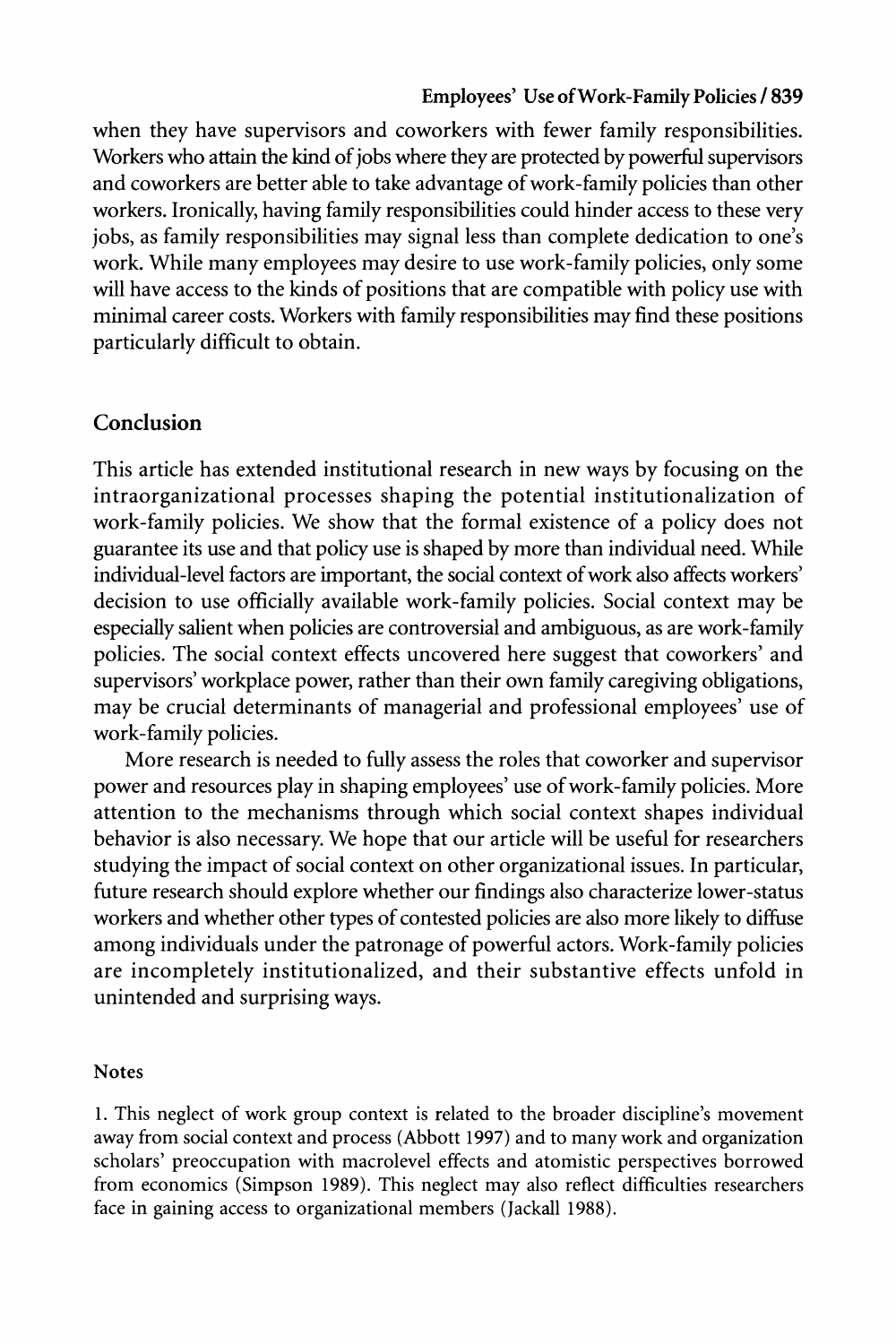# **840**1*Social Forces* **80.3, March 2002**

2. The argument that people use information from their social environment to form attitudes and behavior expectations is also supported by research on social information processing and social networks and by studies of organizational climate (Rentsch 1990; Rice & Aydin 1991; Robinson & O'Leary-Kelly 1998; Salancik & Pfeffer 1978; Schneider 1990).

3. The U.S. sample analyzed here is a part of a larger international sample. The surveys were confidential, and they were anonymous in the sense that we knew what work group a response came from but not what individual.

4. For the third division, the survey was sent to US.-based professional and managerial employees in three major geographical centers.

5. It is extremely challenging for researchers to penetrate organizations (cf. Jackal1 1988). Nevertheless, our response rate is comparable to the 52.9% response rate for the 1997 National Study of the Changing Workforce, a telephone survey of individuals using random-digit-dialing methods (see also Bond, Galinsky & Swanberg 1998).

6. We could not detect any pattern to the small amount of data missing from the personnel database.

7. These models were very poor predictors of work group-level nonresponse, explaining only 5% of the variance in nonresponse. Log work group size was the only significant predictor of nonresponse; larger work groups had higher levels of nonresponse. As Berk (1983) notes, low explained variance, coupled with a nonsignificant effect of the selection variable in the substantive equation, suggests that nonresponse is random.

8. Because many of our work groups are relatively small (e.g., fewer than 10 employees), we use a random intercept model. In this type of model, the intercept is allowed to vary randomly across groups, but the slopes are fixed. Models containing large numbers of random effects are impossible to estimate when there are few observations per group (see Bryk & Raudenbush 1992). We report results from "population-average" models with robust standard error estimates (Bryk, Raudenbush & Congdon 1996).

9. These policies are also available to nonexempt workers. We are currently conducting research on nonexempt employees.

10. Factor loadings for the three family-care policies range from .55 to .66; factor loadings for the three flexibility policies range from .48 to 31.

11.The Pearson correlation between respondents who used at least one family-care policy and at least one flexibility policy is only .145. The Pearson correlation between those who used at least one family-care policy and at least one policy to cut hours is ,184. And the correlation between respondents who used one or more flexibility policies and one or more policies to cut hours is .145.

12. Respondents reported that they were currently using or had used the following family-care policies: referral services or materials (13%), dependent sick time (13%), and dependent leave (1.5%). They reported that they were currently using or had used the following flexibility policies: flextime (23%), flexplace (12%), and compressed workweek (.6%). Parents of young or school-age children (41% of the total sample) were about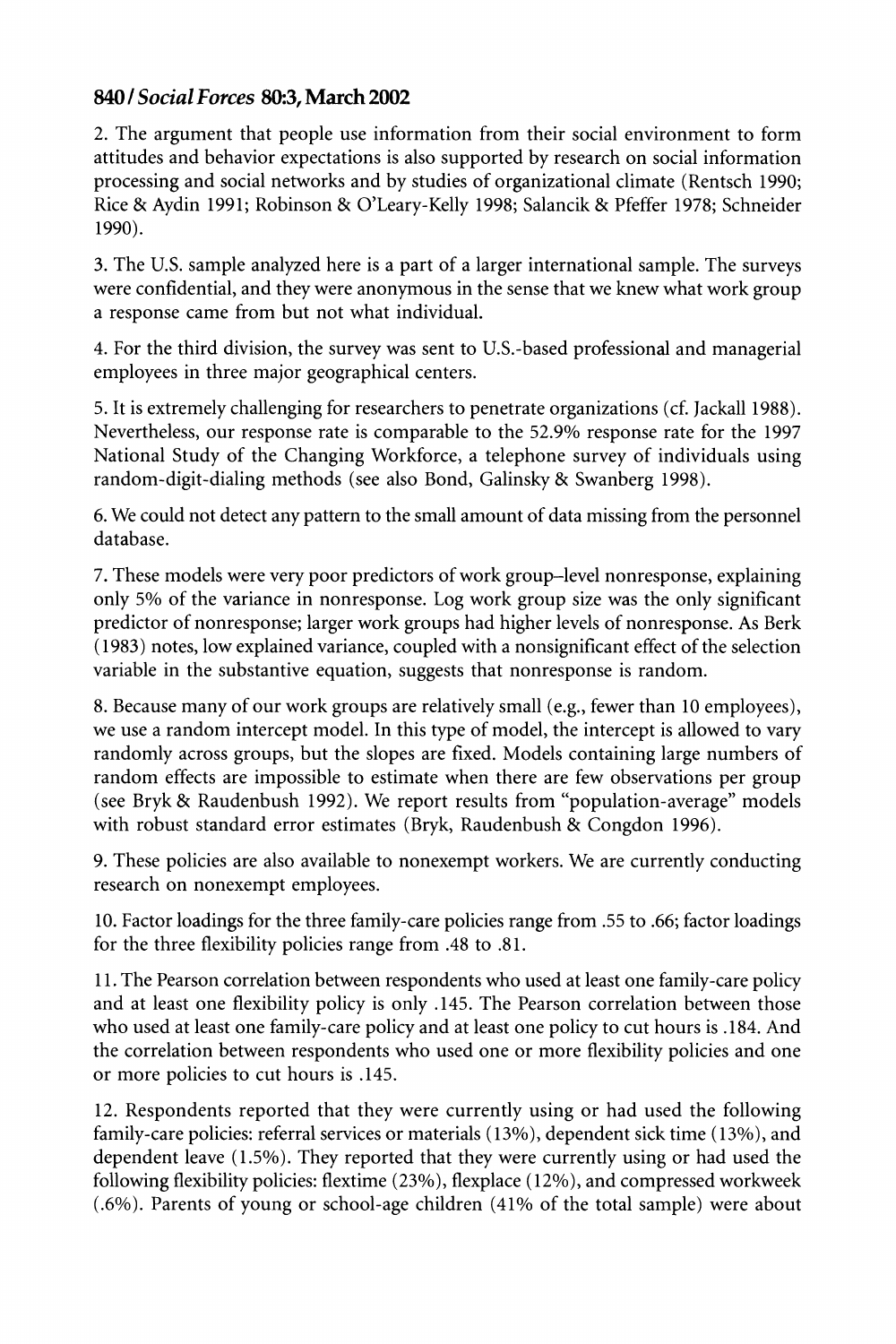twice as likely to use each of the family-care policies than was the sample as a whole but were not more likely to use the flexibility policies than the overall sample. A limitation to our dependent variables is that, for employees who have used a work-family policy, we do not know exactly when this use occurred. Our models assume that employees' current individual and work group characteristics were the same when they actually used the policies.

13. We estimated models containing several different control variables. In addition to the control variables described in the text, we estimated models that controlled for age, log job tenure, and log organizational tenure at the individual level and for supervisor age at the work group level.

14. Our income categories were (1) under \$40,000; (2) \$40,000-59,999; (3) \$60,000-79,999; (4) \$80,000-99,999; (5) \$100,000- 129,999; (6) \$130,000- 159,999; (7) \$160,000- 189,999; (8) \$190,000-229,999; (9) \$230,000-259,999; and (10) over \$260,000.

15. The three items were "I have a lot of control over how I balance my work and personal life"; "It's easy for me to arrange my work schedule when I need time off for work or personal obligations"; and "All things considered, I have a lot of control over how I do my work" (alpha  $= .76$ ).

16. When individual-level predictors are centered, as in our models, the intercept can be used to calculate the average likelihood of using a particular set of policies across the

1 entire sample, using the equation  $\mu_{ij} = \frac{1 + \exp\{-\gamma_{00}\}}{1 + \exp\{-\gamma_{00}\}}$ . We performed these calculations

for both dependent variables and found that the average likelihood of using either family-care or flexibility policies is modest. The average probability of using flexibility policies is .20, while the average probability of using family-care policies is .14; the typical respondent has a 1 in 5 chance of utilizing flexibility policies and only a 1 in 7 chance of taking advantage of programs relating to family care.

17. In this figure, all variables other than supervisor gender and supervisor marital status are calculated at their mean. Since 60% of the sample is male, the modal respondent is male.

18. Are supervisors in work groups with high levels of policy use perceived as more supportive of work-life issues than other supervisors? In supplemental analyses (not reported), we found that net of individual and work group characteristics, perceived supervisor supportiveness had no effect on respondents' use of family-care policies. In the case of flexibility policy use, the effect of perceived supervisor supportiveness was positive and significant when individual characteristics alone were included in the model, but this effect was virtually eliminated ( $p = .11$ ) with the inclusion of supervisor characteristics. This latter finding suggests that perceived supervisor supportiveness may mediate the relations between supervisors' demographic characteristics and respondents' use of flexibility policies. In our ongoing work, we are further examining the relations between supervisor power, perceived supervisor supportiveness, and respondents' ability to use work-life policies.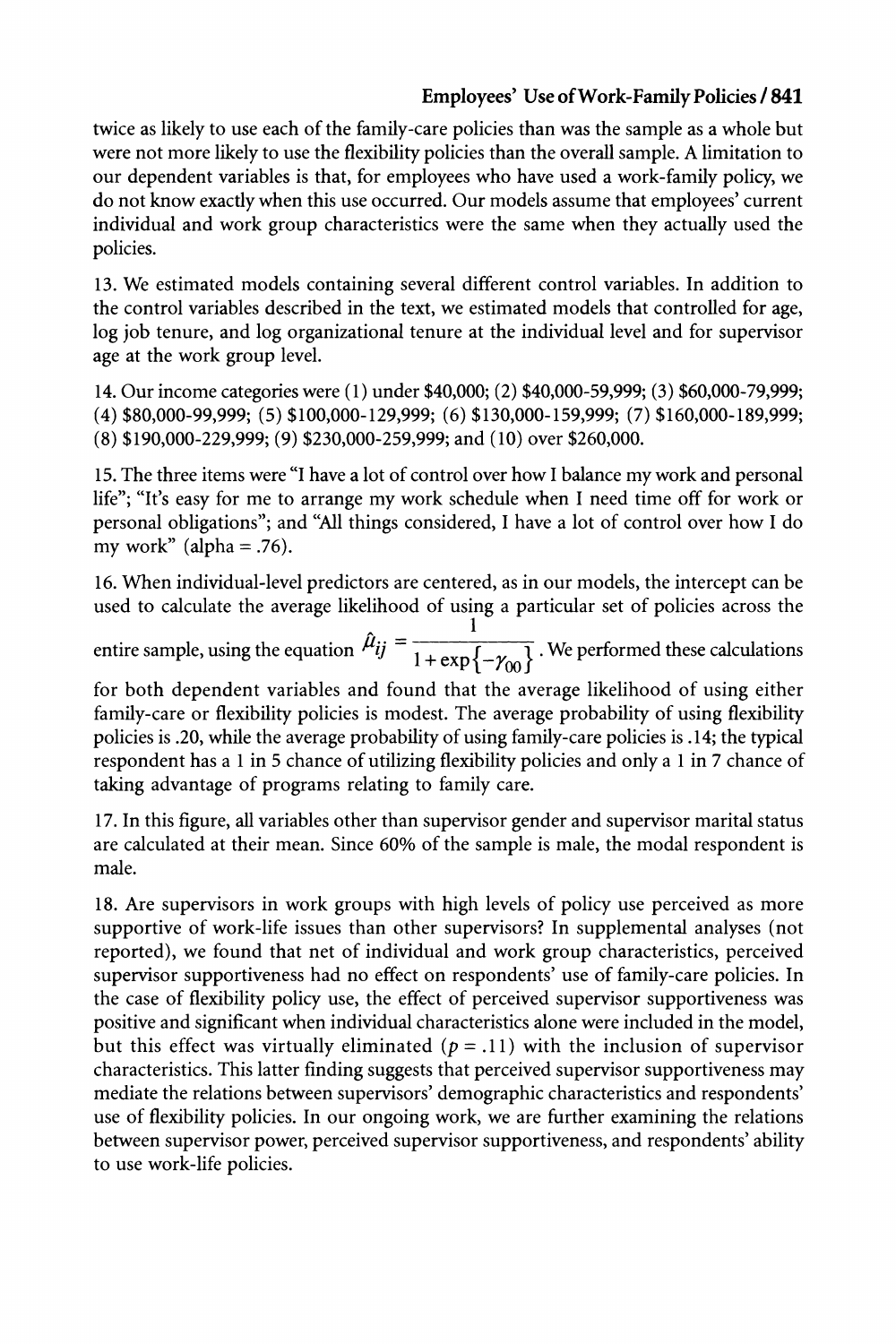### **842**1*Social Forces* **80:3, March2002**

#### References

- Abbott, Andrew. 1997. "Of Time and Space: The Contemporary Relevance of the Chicago School." *Social Forces* 75:1149-82.
- Baron, James N., and Jeffrey Pfeffer. 1994. "The Social Psychology of Organizations and Inequality." *Social Psychology Quarterly* 57:190-209.
- Berk, Richard A. 1983."An Introduction to Sample Selection Bias in Sociological Data." *American Sociological Review* 48:386-97.
- Blair-Loy, Mary. 1997. "Career Patterns and Meaning-Making among Female Executives in Finance." Ph.D. diss., University of Chicago.
- ----. 2001. "Cultural Constructions of Family Schemas: The Case of Female Finance Executives." *Gender and Society* 15:687-709.
- Blau, Peter M., and W. Richard Scott. 1962. *Formal Organizations.* Chandler.
- Bond, James T., Ellen Galinsky, and Jennifer E. Swanberg. 1998. *The* 1997 *National Study of the Changing Workforce.* Families and Work Institute.
- Brass, Daniel J. 1985. "Men's and Women's Networks: A Study of Interaction Patterns and Influence in an Organization." *Academy of Management Journal* 28:327-43.
- Bryk, Anthony S., and Stephen Raudenbush. 1992. *Hierarchical Models: Applications and Data Analysis Methods.* Sage.
- Bryk, Anthony S., Stephen Raudenbush, and Richard Congdon. 1996. *HLM: Hierarchical Linear and Nonlinear Modeling with the HLM/2L and HLM/3L Programs.* SSI Scientific Software International.
- Davis-Netzley, Sally Ann. 1998. "Women above the Glass Ceiling: Perceptions on Corporate Mobility and Strategies for Success." *Gender and Society* 12:339-55.
- DiMaggio, Paul. 1988. "Interest and Agency in Institutional Theory." Pp. 3-22 in *Institutional Patterns and Organizations,* edited by Lynn G. Zucker. Ballinger.
- DiPrete, Thomas **A,,**and Jerry D. Forristal. 1994. "Multilevel Models: Methods and Substance." *Annual Review of Sociology* 20:331-57.
- Edelman, Lauren, Christopher Uggen, and Howard S. Erlanger. 1999. "The Endogeneity of Legal Regulation: Grievance Procedures As Rational Myth." *American Journal of Sociology*  105:406-54.
- Flack, Meg, and Barbara Reskin. 1998. "The Determinants of Workers' Access to and Use of Nonstandard Work Schedules and Arrangements." Paper presented at the November 7, 1998, Work and Family Conference: Today's Realities and Tomorrow's Visions, Boston, Mass.
- Fried, Mindy. 1998. *Taking Time: Parental Leave Policy and Corporate Culture.* Temple University Press.
- Glass, Jennifer L., and Valarie Camarigg. 1992. "Gender, Parenthood, and Job-Family Compatibility." American Journal of Sociology 98:131-51.
- Glass, Jennifer L., and Sarah Beth Estes. 1997. "The Family Responsive Workplace." *Annual Review ofSociology* 23:289-3 13.
- Glass, Jennifer L., and Tetsushi Fujimoto. 1995. "Employer Characteristics and the Provision of Family Responsive Policies." *Work and Occupations* 22:380-411.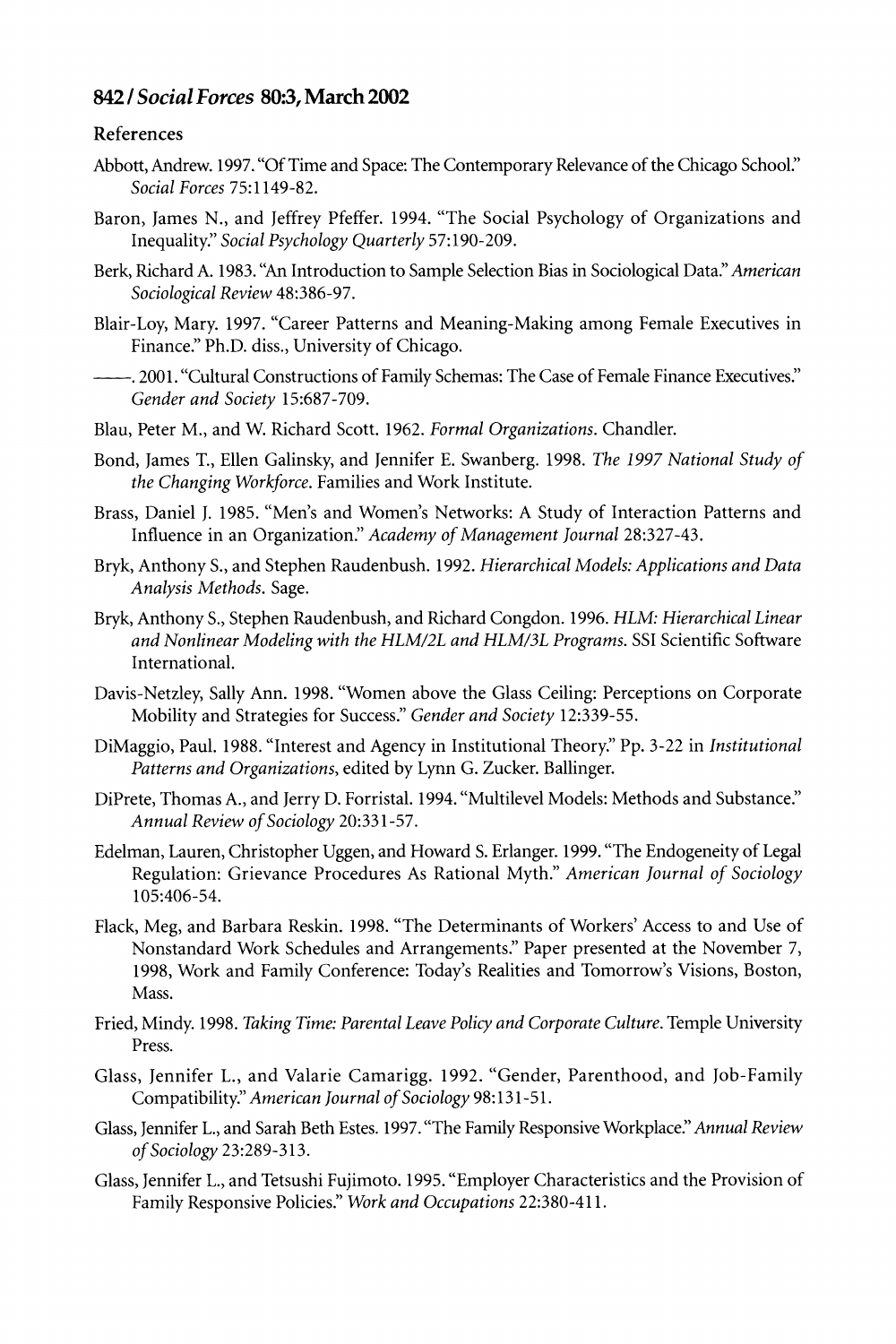- Goodstein, Jerry. 1994. "Institutional Pressures and Strategic Responsiveness: Employee Involvement in Work-Family Issues." *Academy of Management Journal* 37:350-82.
- Gottlieb, Benjamin H., E. Kevin Kelloway, and Elizabeth J. Barham. 1998. *Flexible Work Arrangements: Managing the Work-Family Boundary.* John Wiley and Sons.
- Granovetter, Mark. 1985. "Economic Action and Social Structure: The Problem of Embeddedness." *American Journal of Sociology* 9 1:48 1-510.
- Guthrie, Doug, and Marie Roth. 1999a. "The State, the Courts, and Equal Opportunities for Female CEOs in U.S. Organizations: Specifying Institutional Mechanisms." *Social Forces*  78:511-42.
- -. 1999b. "The State, Courts, and Maternity Policies in U.S. Organizations." *American Sociological Review* 64:41-63.
- Hays, Sharon. 1998. "Reconsidering the 'Choice': Do Americans Really Prefer the Workplace over the Home?" *Contemporary Sociology* 27:28-32.
- Hochschild, Arlie. 1997. *The Time Bind.* Metropolitan Books.
- Ibarra, Herminia. 1993. "Personal Networks of Women and Minorities in Management: A Conceptual Framework." *Academy of Management Review* 18:56-87.
- Ibarra, Herminia, and Lynn Smith-Lovin. 1997. "New Directions in Social Network Research on Gender and Organizational Careers." Pp. 359-83 in *Creating Tomorrow's Organizations,*  edited by C.L. Cooper and S.E. Jackson. John Wiley and Sons.
- Ingram, Paul, and Tal Simons. 1995. "Institutional and Resource Dependence Determinants of Responsiveness to Work-Family Issues." *Academy of Management Journal* 38: 1466-82.
- Jackall, Robert. 1988. *Moral Mazes: The World of Corporate Managers.* Oxford University Press.
- Jacobs, Jerry A., and Kathleen Gerson. 1997. "The Endless Day or the Flexible Office? Working Hours, Work-Family Conflict, and Gender Equity in the Modern Workplace." Report to the Alfred P. Sloan Foundation.
- Kanter, Rosbeth Moss. 1977. *Men and Women of the Corporation.* Basic Books.
- Kelly, Erin. 1999. "Theorizing Corporate Family Policies: How Advocates Built 'The Business Case' for 'Family-Friendly' Programs. *Research in the Sociology of Work* 7:169-202.
- Kelly, Erin, and Frank Dobbin. 1999. "Civil Rights Law at Work: Sex Discrimination and the Rise of Maternity Leave Policies." *American Journal of Sociology* 105:455-92.
- Lambert, Susan J. 1998. "Workers' Use of Supportive Workplace Policies: Variations by Gender, Race, and Class-Related Characteristics." Pp. 297-313 in *Workforce Diversity: Issues and Perspectives,* edited by Alfrieda Daly. NASW Press.
- Levine, John M., and Richard L. Moreland. 1990. "Progress in Small Group Research." *Annual Review of Psychology* 41:585-634.
- Lin, Nan. 1999. "Social Networks and Status Attainment." *Annual Review of Sociology* 25:467-87.
- Lobel, Sharon A. 1999. "Impacts of Diversity and Work-Life Initiatives in Organizations." Pp. 453-76 in *Handbook of Gender and Work,* edited by Gary N. Powell. Sage.
- Maume, David J., Jr. 1999. "Glass Ceilings and Glass Escalators: Occupational Segregation and Race and Sex Differences in Managerial Promotions." *Work and Occupations* 26:483-509.
- Meyer, John, and Brian Rowan. 1977. "Institutionalized Organizations: Formal Structures As Myth and Ceremony." *American Journal of Sociology* 83:340-63.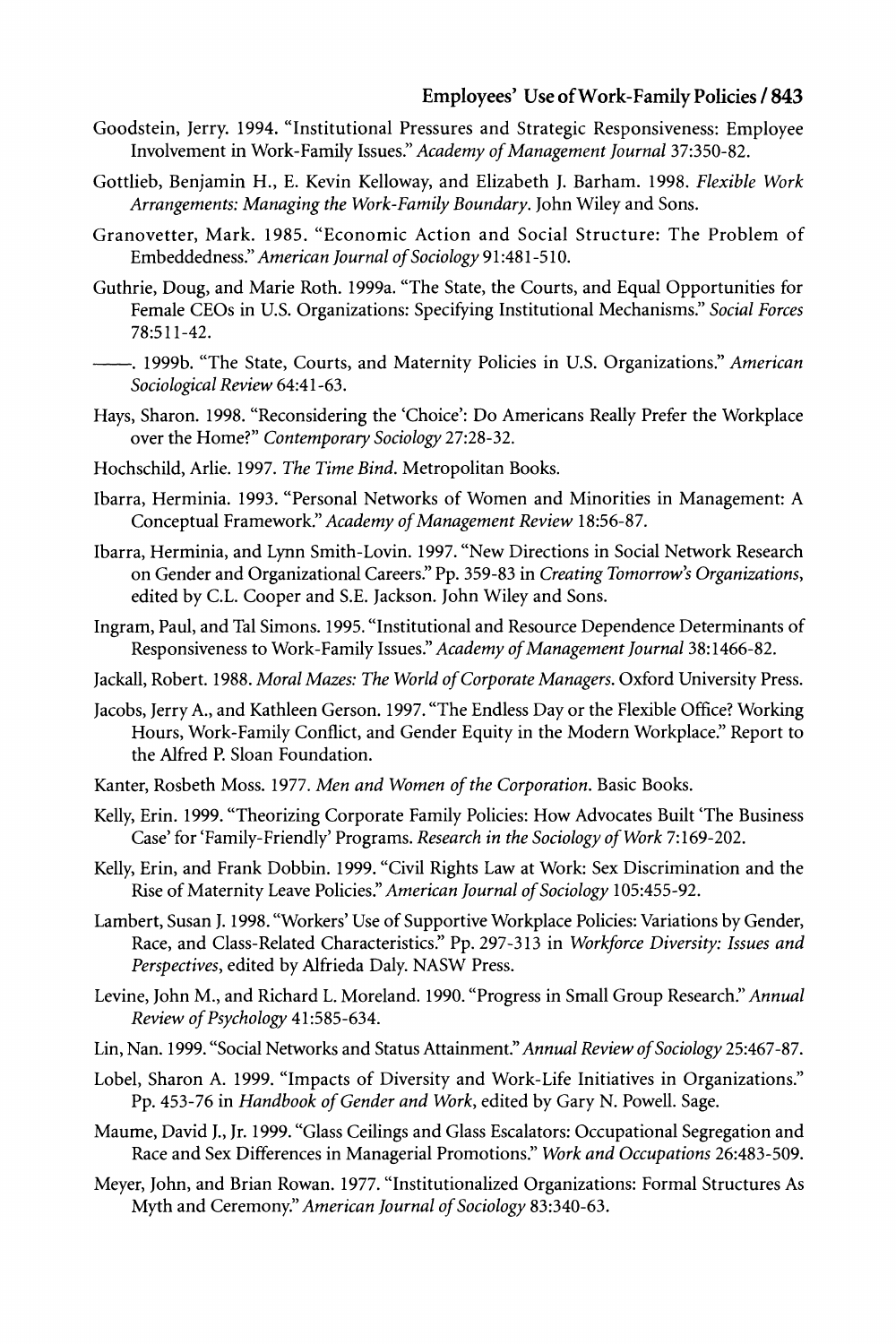#### **844**1**Social Forces 80:3, March 2002**

- Milliken, Frances J., Jane E. Dutton, and Janice M. Beyer. 1990. "Understanding Organizational Adaptation to Change: The Case of Work-Family Issues." *Human Resource Planning*  13:91-106.
- Mitchell, Olivia S. 1997. "Work and Family Benefits." Pp. 269-76 in *Gender and Family Issues in the Workplace,* edited by Francine D. Blau and Ronald C. Ehrenberg. Russell Sage Foundation.
- Mowday, Richard T. 1978. "The Exercise of Upward Influence in Organizations." *Administrative Science Quarterly* 23:137-56.
- Mowday, Richard T., Lyman W. Porter, and Richard M. Steers. 1982. *Employee-Organization Linkages: The Psychology of Commitment, Absenteeism, and Turnover.* Academic Press.
- Mowday, Richard T., and Robert I. Sutton. 1993. "Organizational Behavior: Linking Individuals and Groups to Social Context." *Annual Review of Psychology* 44:195-229.
- Osterman, Paul. 1995. "Work/Family Programs and the Employment Relationship." *Administrative Science Quarterly* 40:681-700.
- Perlow, Leslie A. 1997. *Finding Time: How Corporations, Individuals and Families Can Benefit from New Work Practices.* ILR Press.
- Pfeffer, Jeffrey. 1982. *Organizations and Organization Theory.* Pitman.
- . 1983. "Organizational Demography." *Research in Organizational Behavior* 5:299-357.
- . 1997.*New Directions for Organization Theory: Problems and Prospects.* Oxford University Press.
- Podolny, Joel M., and James N. Baron. 1997. "Resources and Relationships: Social Networks and Mobility in the Workplace." *American Sociological Review* 62:673-93.
- Portes, Alejandro. 1998. "Social Capital: Its Origins and Applications in Modern Sociology." *Annual Review of Sociology* 24:l-24.
- Powell, Gary N. 1999. "Reflections on the Glass Ceiling: Recent Trends and Future Prospects." Pp. 325-46 in *Handbook of Gender and Work,* edited by Gary N. Powell. Sage.
- Rentsch, Joan R. 1990. "Climate and Culture: Interaction and Qualitative Differences in Organizational Meetings." *Journal ofApplied Psychology* 75:668-81.
- Reskin, Barbara, and Debra Branch McBrier. 2000. "Why Not Ascription? Organizations' Employment of Male and Female Managers." *American Sociological Review* 65:210-33.
- Reskin, Barbara F., Debra B. McBrier, and Julie A. Kmec. 1999. "The Determinants and Consequences of Workplace Sex and Race Composition." *Annual Review of Sociology*  25:335-61.
- Reskin, Barbara, and Catherine E. Ross. 1995. "Jobs, Authority, and Earnings among Managers." Pp. 127-51 in *Gender Inequality at Work,* edited by Jerry A. Jacobs. Sage.
- Rice, Ronald E., and Carolyn Aydin. 1991. "Attitudes toward New Organizational Technology: Network Proximity As a Mechanism for Social Information Processing." *Administrative Science Quarterly* 36:2 19-44.
- Robinson, Sandra L., and Anne M. O'Leary-Kelly. 1998. "Monkey See, Monkey Do: The Influence of Work Groups on the Antisocial Behavior of Employees." *Academy of Management Journal* 41:658-72.
- Roethlisberger, Fritz J., and William J. Dickson. 1939. *Management and the Worker.* Harvard University Press.